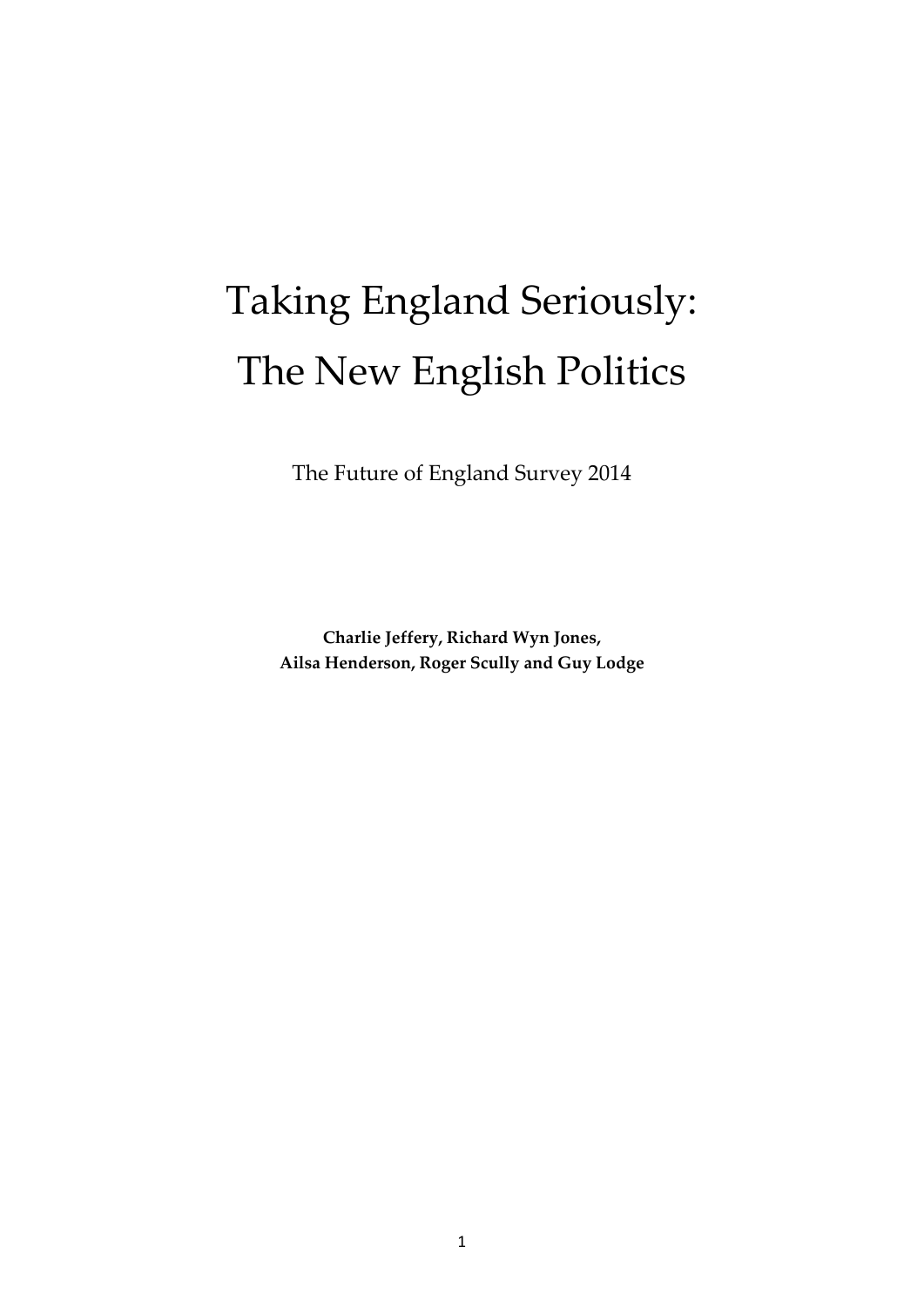# Taking England Seriously: The New English Politics The Future of England Survey 2014

### **Charlie Jeffery, Richard Wyn Jones, Ailsa Henderson, Roger Scully and Guy Lodge<sup>1</sup>**

#### **Contents**

| 1. Introduction and the contract of the contract of the contract of the contract of the contract of the contract of the contract of the contract of the contract of the contract of the contract of the contract of the contra                  |                                     | 3  |
|-------------------------------------------------------------------------------------------------------------------------------------------------------------------------------------------------------------------------------------------------|-------------------------------------|----|
| 2. Future of England Survey 2014 (2014) And Allen Contract August 2014 (2014)                                                                                                                                                                   |                                     | 5  |
| 3. Englishness and Britishness in England (1) The Contract of the Contract of the Contract of the Contract of the Contract of the Contract of the Contract of the Contract of the Contract of the Contract of the Contract of                   |                                     | 8  |
| 4. The Four Pillars of the new English Politics<br>$\ddot{\phantom{0}}$                                                                                                                                                                         | and the contract of the contract of | 11 |
| A. Devo-anxiety and the Scottish Referendum Theory and Theory and the Scottish Referendum                                                                                                                                                       |                                     | 11 |
| B. England's Distinctive Euro-scepticism . The contract of the contract of the contract of the contract of the contract of the contract of the contract of the contract of the contract of the contract of the contract of the                  |                                     | 14 |
| C. English Attitudes to Immigration . The contract of the contract of the contract of the contract of the contract of the contract of the contract of the contract of the contract of the contract of the contract of the cont                  |                                     | 16 |
| D. Governing England (Contract of the contract of the contract of the contract of the contract of the contract of the contract of the contract of the contract of the contract of the contract of the contract of the contract                  |                                     | 17 |
| 5. Party Politics in England: UKIP and English Nationalism.                                                                                                                                                                                     |                                     | 26 |
| A. Views of Party Supporters on the Four Pillars . The contract of Party Supporters on the Four Pillars and A.                                                                                                                                  |                                     | 26 |
| B. UKIP as a Party of English Nationalism . The contract of the set of English Nationalism .                                                                                                                                                    |                                     | 28 |
| 6. Conclusion.<br>. The contract of the contract of the contract of the contract of the contract of the contract of the contract of the contract of the contract of the contract of the contract of the contract of the contract of the contrac |                                     | 33 |

**.** 

<sup>&</sup>lt;sup>1</sup> Jeffery and Henderson are members of the Centre on Constitutional Change at the University of Edinburgh, Wyn Jones and Scully of the Wales Governance Centre at Cardiff University, and Lodge is Associate Director at the Institute for Public Policy Research in London. All are grateful to Robert Lineira for his support in preparing this report.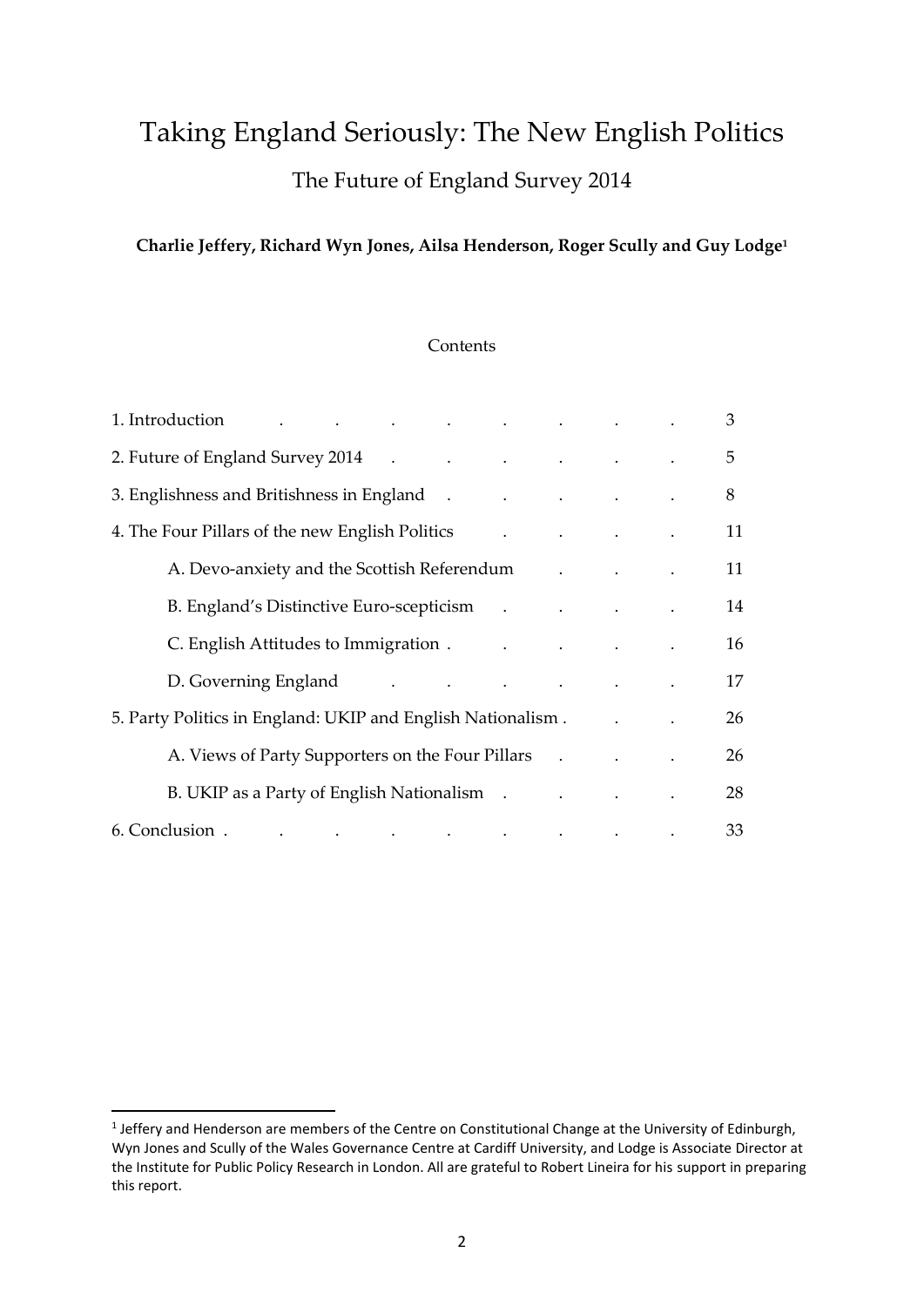#### **1. Introduction**

Scotland's big question was resolved on 18 September 2014. Early the next morning David Cameron opened up the English question, announcing:

I have long believed that a crucial part missing from this national discussion is England. We have heard the voice of Scotland – and now the millions of voices of England must also be heard. The question of English votes for English laws – the socalled West Lothian question – requires a decisive answer.

So, just as the Scottish No vote was to lead to rapid progress to additional devolution for Scotland, so it also opened up in the Prime Minister's analysis a pressing need to give people in England a distinctive voice in how they are governed.

As this report shows the Prime Minister, though he may have been pursuing a tactical line to isolate Labour on the English issue, has a point. It presents the findings of the third Future of England Survey carried out in April 2014 following earlier surveys in the summer of 2011 and autumn 2012. The 2014 survey presents further evidence that England has a distinctive politics that combines a politicisation of English national identity with an increasingly clear political prospectus, and an increasingly vocal advocate for that prospectus.

The rallying point is an English desire for self-government. Some of that desire is defined by a continuing sense that Scotland has privileges that are unjustly denied to England. Some also has to do with a perceived loss of political control due to European integration, which in policy and practical terms is related to a perceived loss of control over immigration.

But people in England are not just reacting against their 'others' in Scotland and the EU. They are also searching more positively for an institutional recognition of England that can express their concerns better than the current political system, which submerges the representation of England within the wider UK's institutions in Westminster and Whitehall. From the various alternatives, the most preferred one is English votes on English laws in the House of Commons.

People in England are also searching for advocates to press their case. They do not readily see such advocates in the major parties in the House of Commons, even though some backbenchers, mainly but not exclusively Conservative, do appear to recognise specifically English concerns. More by default than by design the United Kingdom Independence Party appears to have become a vessel for those concerns. UKIP's prominence in 2014 – its victory in the European Parliament elections in May, the apparent omnipresence of Nigel Farage's continuingly cheery and Teflon-coated visage, and the Carswell and Reckless defections from the Conservative party – has drawn heavily on prevailing sentiment in England.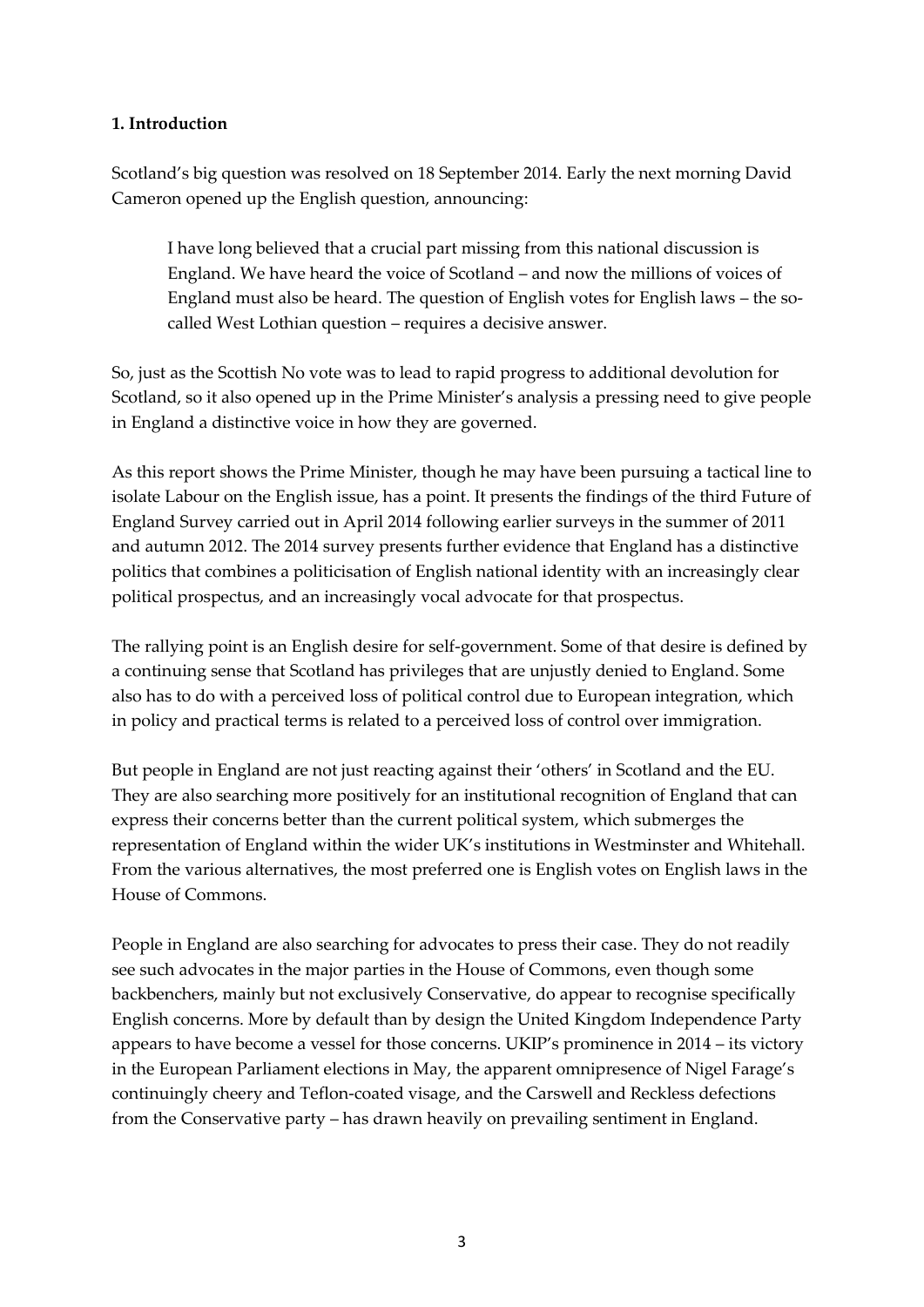The opportunity is there (despite the 'UK' in its title) for UKIP to nurture the English and their desire for self-government. The big question is whether the other parties will cede that ground to them, or whether they will, at last, come to take England, the English, and the way they are governed seriously.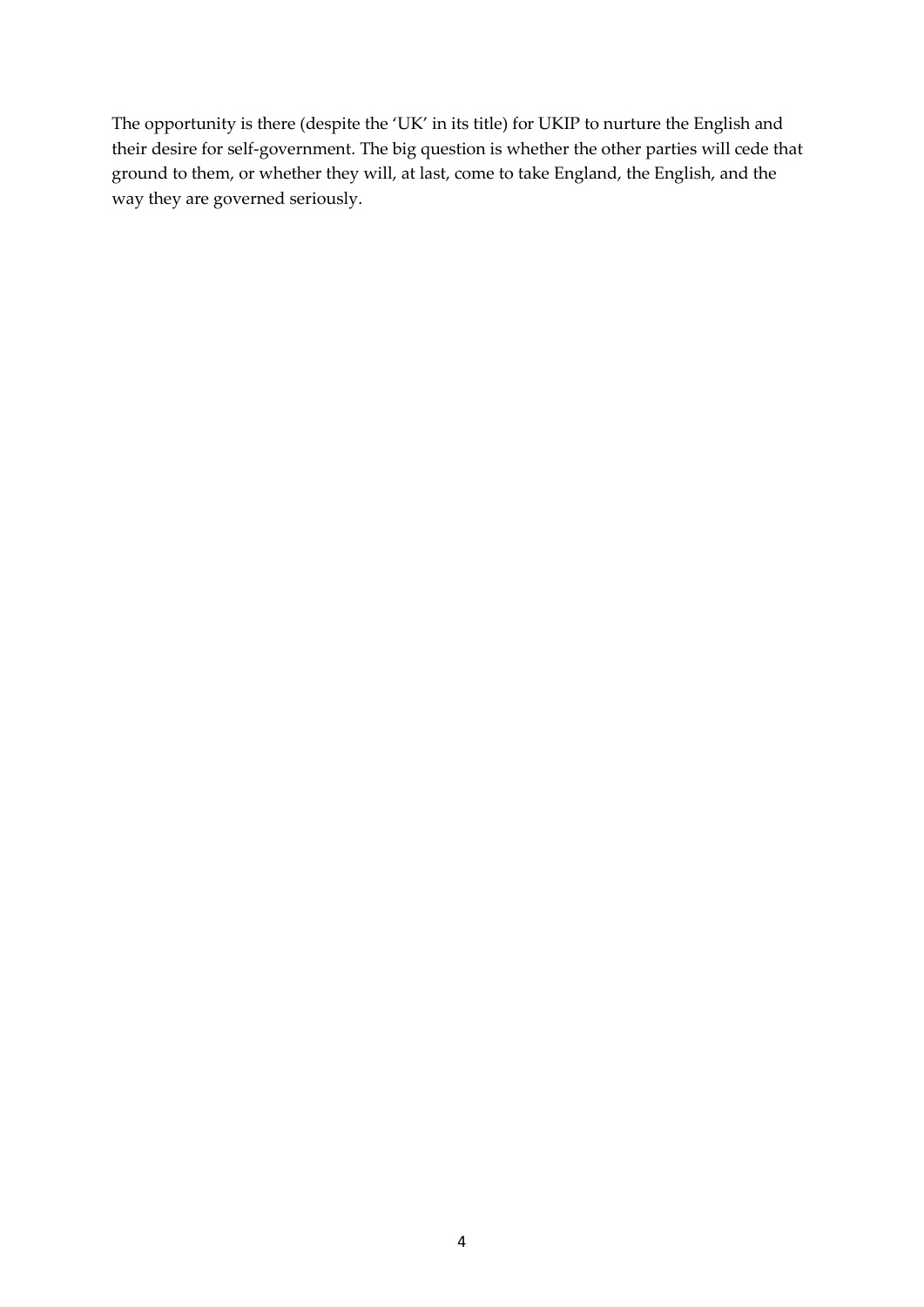#### **2. The Future of England Survey in 2014**

**.** 

The Future of England Survey (FoES) was funded under the Future of the UK and Scotland programme of the Economic and Social Research Council. Fieldwork was conducted by YouGov between 11-22 April 2014. The online survey included a sample of 3705 adults (age 18+) in England. For the first time we added samples of 1014 Scottish and 1027 Welsh respondents to allow us to identity whether views in England were similar to those held by Scottish and Welsh residents.

Our questions were designed to build on, and explore further, key findings of our earlier surveys in 2011 and 2012.<sup>2</sup> Among the consistent findings in our earlier surveys were:

- *Deep dissatisfaction* among people in England with the way England is governed through UK-wide institutions in Westminster and Whitehall. No matter how we asked the question – and we tried varying question formats – the status quo attracted support from no more than a quarter of respondents. There was less clarity on alternatives: none of the widely-cited options command clear majority support. But institutional alternatives with an England-wide reach (English votes for English laws in the House of Commons, or an English Parliament) were far more popular than alternatives of strengthening regional or local government within England
- Strong '*devo-anxiety*': a perception that devolution has conferred advantages on Scotland (also but to a lesser extent on Wales, less so still on Northern Ireland) that were unfair to England, notably around the West Lothian Question and levels of public spending.
- A *strong Euroscepticism* that appeared, relative to findings from other surveys, to be stronger in England than in Scotland and Wales. We also had some, though limited, evidence that concern about immigration was especially strong in England.
- As outlined in our 2013 report, dissatisfactions with both of England's unions the UK and the EU – were strongly related to one another, and were felt most strongly by those people in England who claimed an *English rather than a British identity*. Black and minority ethnic people in England were among those least likely to hold these dissatisfactions.

<sup>2</sup> These findings were reported and analysed in two reports. See Richard Wyn Jones, Guy Lodge, Ailsa Henderson and Daniel Wincott, *The dog that finally barked: England as an emerging political community* (Institute for Public Policy Research, 2012) and Richard Wyn Jones, Guy Lodge, Charlie Jeffery, Glen Gottfried, Roger Scully, Ailsa Henderson and Daniel Wincott, *England and its two unions: The anatomy of a nation and its discontents* (Institute for Public Policy Research, 2013). The reports [are](http://are/) available at [http://www.ippr.org/publications/the-dog-that-finally-barked-england-as-an-emerging](http://www.ippr.org/publications/the-dog-that-finally-barked-england-as-an-emerging-political-community)[political-community](http://www.ippr.org/publications/the-dog-that-finally-barked-england-as-an-emerging-political-community) and [http://www.ippr.org/publications/england-and-its-two-unions-the-anatomy](http://www.ippr.org/publications/england-and-its-two-unions-the-anatomy-of-a-nation-and-its-discontents)[of-a-nation-and-its-discontents.](http://www.ippr.org/publications/england-and-its-two-unions-the-anatomy-of-a-nation-and-its-discontents)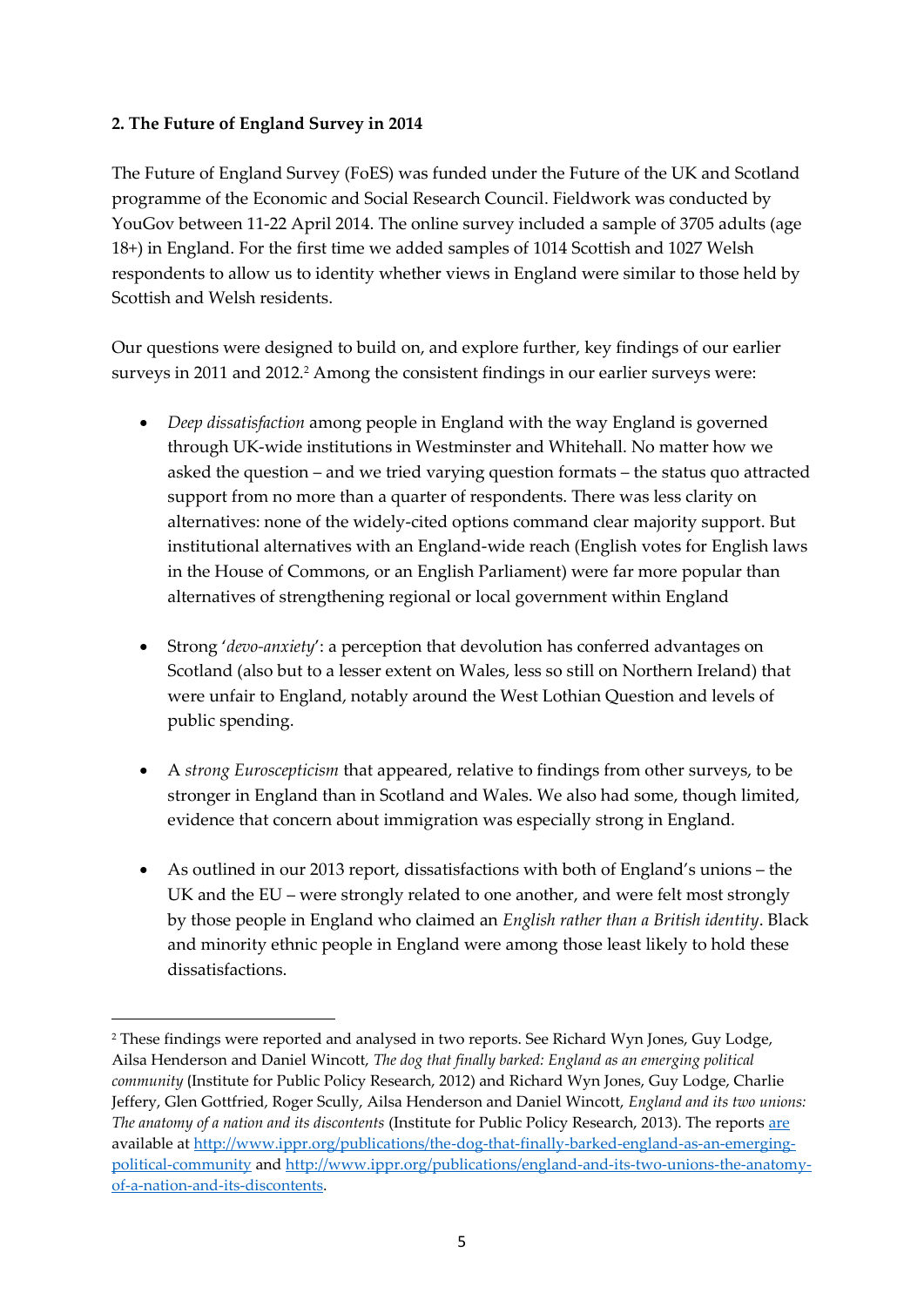- These dissatisfactions did not vary significantly by region within England. These were clearly *England-wide* sentiments.
- Finally, there was an emergent party-political dimension to England's dissatisfactions. UKIP was identified as the best advocate for English interests (the best of a bad bunch, it has to be said), while UKIP supporters generally exceeded even Conservatives as the most dissatisfied with how England is governed, and the most devo-anxious, as well as being the most Eurosceptic.

Reflecting further on our earlier findings when designing the 2014 survey, we developed the idea that a political 'project' was forming in England around the question 'who governs us?' Put simply, people in England see a democratic deficit in the way they are governed and are looking for a remedy in the form of self-government. We believe there are four 'pillars' which underpin this self-government project. The first three are about different dimensions of the democratic deficit. They are the main inspirations behind the growing demand for self-government. They have to do with: *Scotland*, compared to which people in England feel disadvantaged and under-represented; *the EU*, over which there is a sense of lack of control in England; and *immigration* where we also find that sense of lack of control.

The fourth pillar of England's self-government project concerns the *institutional arrangements* through which the democratic deficit should be remedied.

We used these four pillars to frame the questions posed in the 2014 survey. We were able to explore the perception of England's disadvantage relative to Scotland in the light of Scotland's independence debate, as well as through issues addressed in our earlier surveys.

On Europe and immigration (which we explored in greater detail in 2014 than in earlier surveys) we introduced a comparative element. We did so in the light of debate about whether attitudes in England towards European integration and immigration are actually different from those in other parts of the UK. So we flanked our main 2014 survey in England with parallel, simultaneous surveys in Scotland and Wales. Comparison across the three nations enables us to be clear how far Euroscepticism, and concerns about immigration, are distinctively or disproportionately *English* phenomena.

The fourth pillar of England's self-government project concerns the institutional arrangements through which perceived deficits might be addressed. In the 2014 survey we sought to explore further the evidence of demand for all-of-England, as compared to alternative regional or local, solutions to England's democratic deficit. Is there a genuine demand for English votes for English laws or some other England-wide institutional solution?

As we discuss these four pillars of the English self-government project we explore the relationship of each to national identity in England. In our earlier research we found that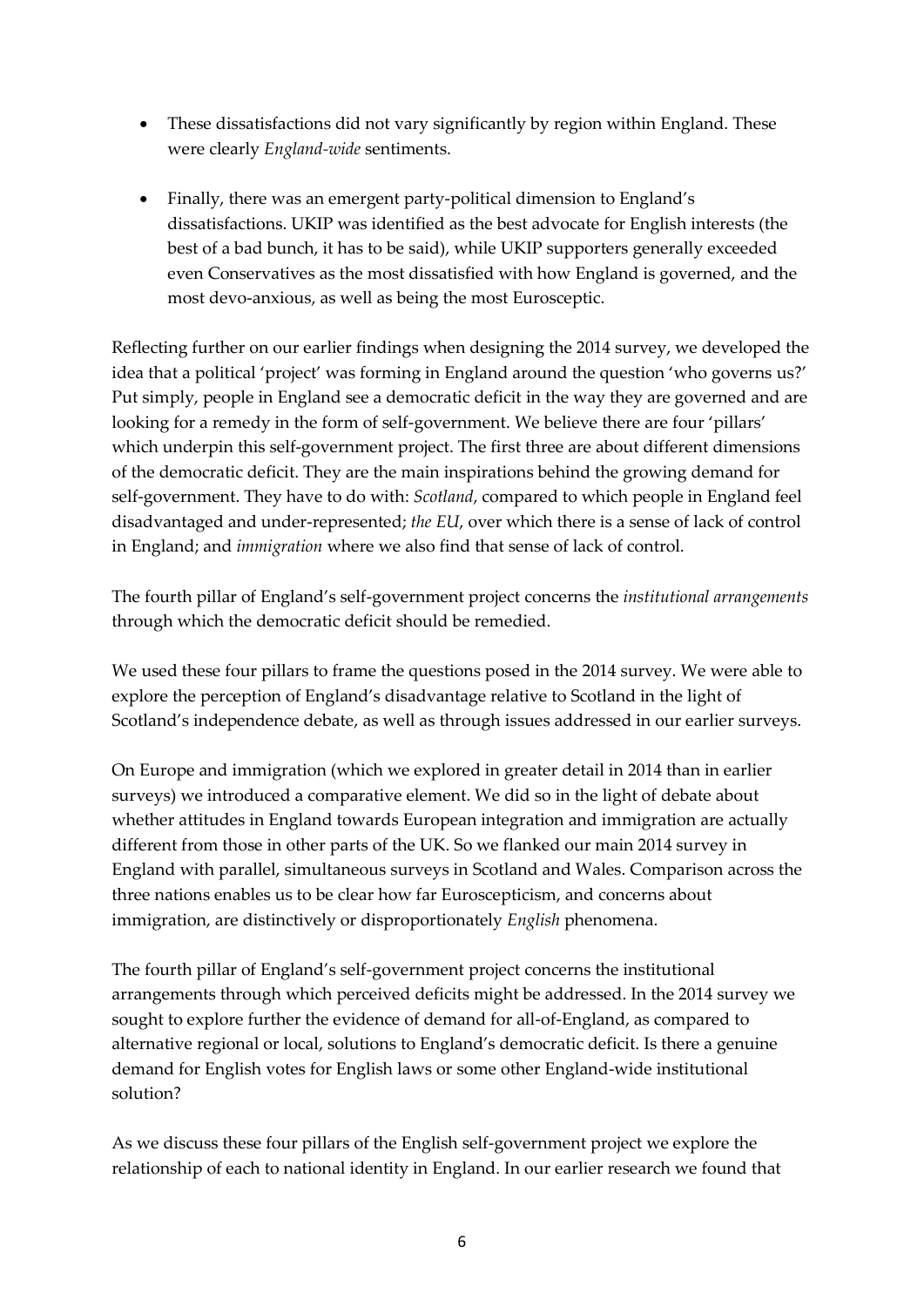dissatisfaction and Englishness were strongly and positively associated with one another. We take this further in the 2014 survey: exploring how far English national identity suffuses the self-government project or, to put it another way, how far this project is a *nationalist* project which expresses the politicisation of the national identity of Englishness within England.

We also take forward our analysis of party politics in England by exploring how the party affiliations of our respondents map onto political attitudes. We explore the varying extents to which supporters of particular parties identify with the different pillars of the English self-government project. We aim to develop a sense, through considering the views of those supporters, of which parties appear best-placed to be the advocates in addressing English concerns over how they are governed. Put simply, is there a political party ready and able to take up a nationalist project in England?

As will become clear, we think UKIP has the potential to be an English nationalist party. In the final section of the report we return to this question by exploring in more depth the social and attitudinal bases of UKIP's support, and with that the scope for UKIP to establish itself as an enduring feature of an English party system.

We develop these thoughts below, exploring in turn the four pillars of the English selfgovernment project, and the party politics of English nationalism. First, though, we provide initial data on national identity, which runs through our analysis of the four pillars.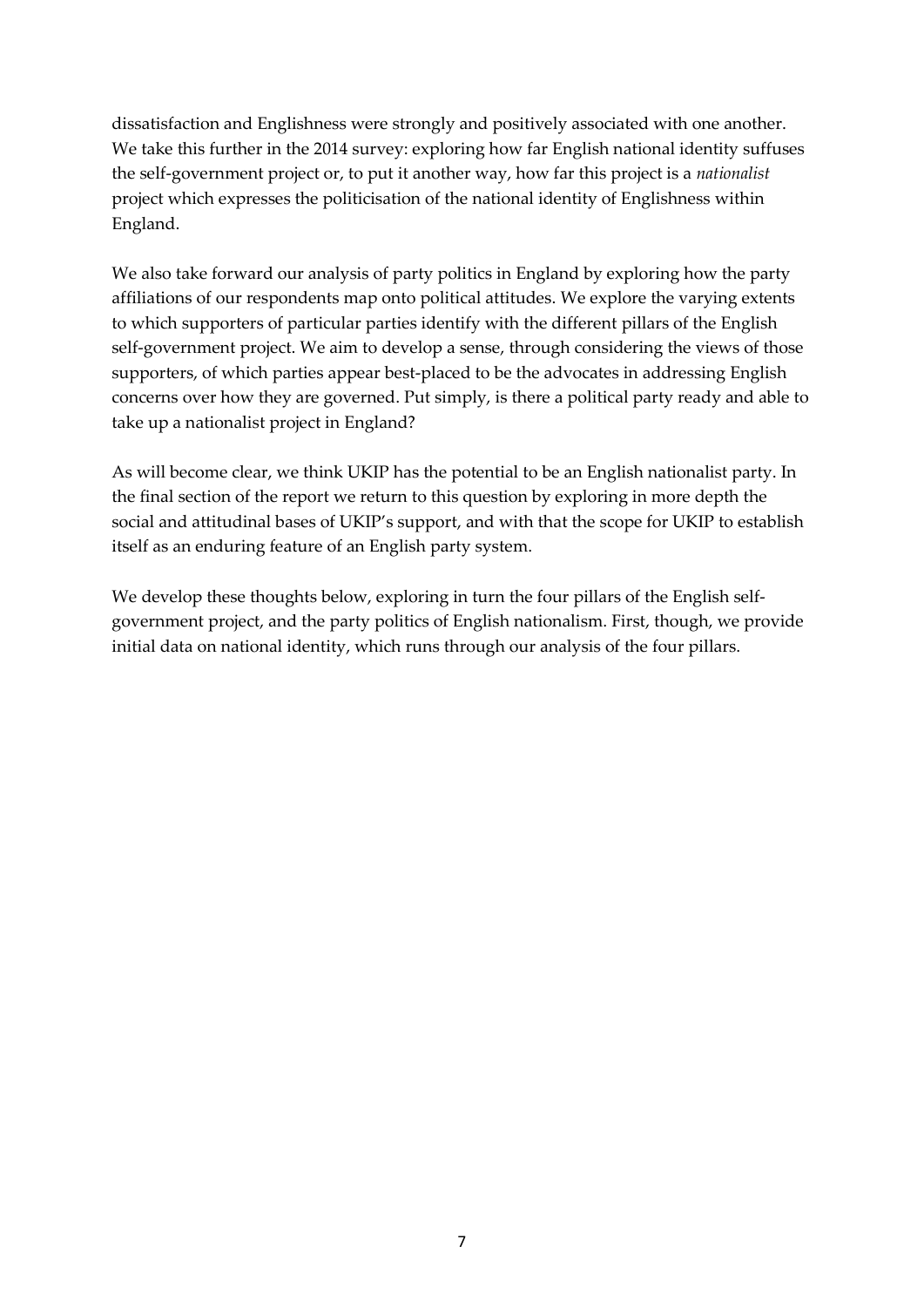#### **3. Englishness and Britishness in England**

In our previous reports (Wyn Jones *et al* 2012, 2013) we sought to identify the relative strength of English compared with British national identity among people in England. Here we up-date those previous findings with data from 2014.

One standard measure asks respondents which one out of a list of national identities 'best describes the way you think of yourself'. Responses to this 'forced choice' measure in England are dominated by 'English' and 'British'.<sup>3</sup> Figure 1 below displays responses to the three FoES surveys. In 2011, we found English identity to be slightly more prominent than British identity. Our 2012 survey saw the relative strengths of the two identities flip. In our new survey, Englishness and Britishness are exactly equal, with 43% of respondents choosing each.



#### **Figure 1: Exclusive National Identity, England 1992-2014**

Source: 1992, 1997 British Election Study, 2011-2014 Future of England Survey, all other years British Social Attitudes Survey

If we examine these trends over time, we see a gradual reduction in the proportion of people describing themselves as British. The increase in support for English identity appears to occur in waves, rising to heights in 1999 – just as the devolved legislatures held their first elections – then 2006, and again in 2011, when the Future of England Survey was first

1

<sup>&</sup>lt;sup>3</sup> Other options, including Scottish, Welsh and Irish, were available to respondents, but chosen by very few.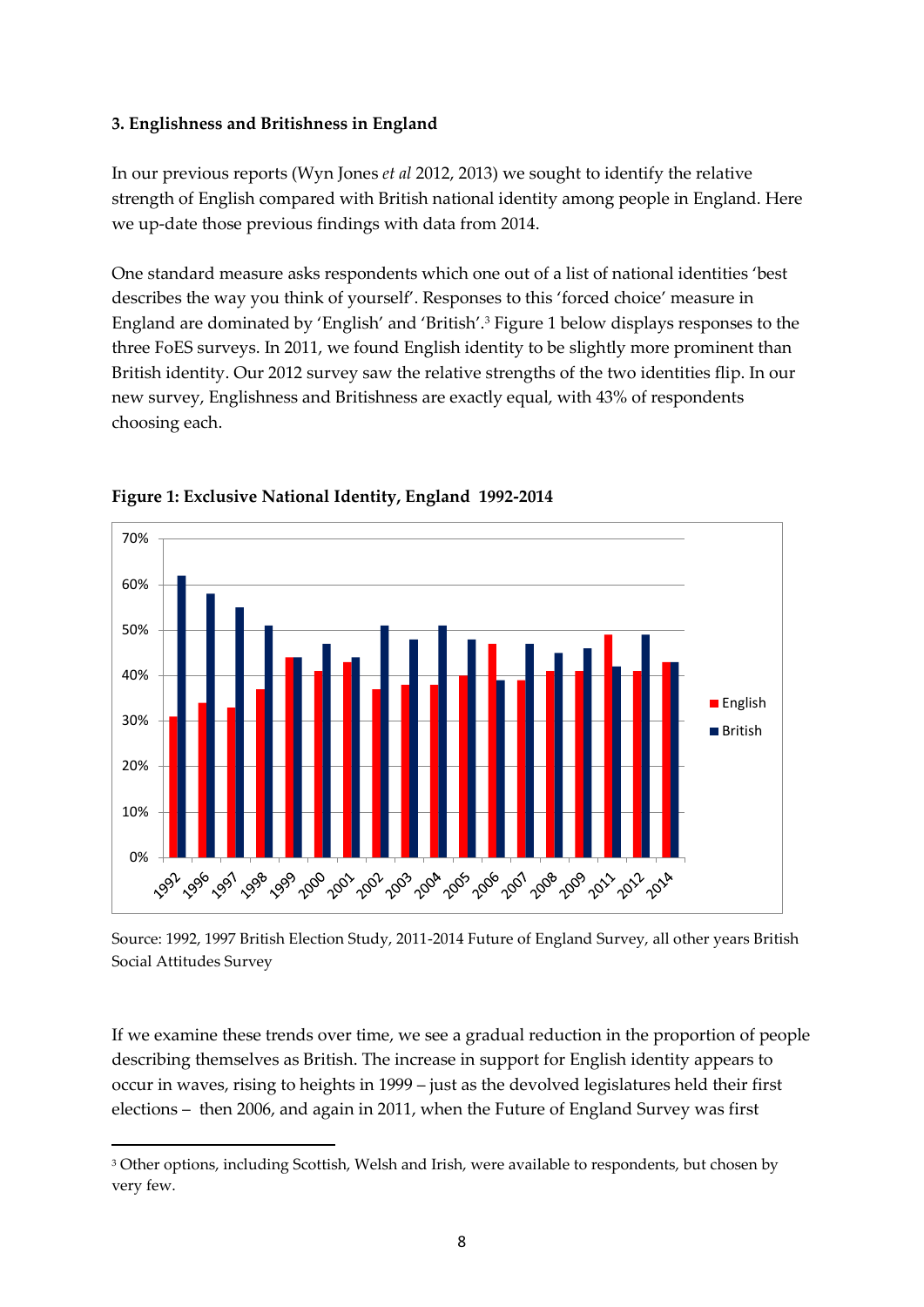conducted. We do not see a marked decrease in Britishness and matched increase in Englishness. English and British identity both appear strong in England. This distinguishes identity in England from identity in Scotland and Wales, where there are similar proportions as in England prioritizing a sub-state identity but significantly lower proportions of people using 'British' as the best way to describe themselves

There are, however, different ways to ask about identity and a more pronounced message seems to come from another common measure, the long-standing 'Linz/Moreno' measure, which asks respondents to locate themselves on one of five points on a single spectrum ranging from exclusively English to exclusively British. When we look at trends over time within England (as in Figure 2 below), the data for the Linz/Moreno measure also shows flux. But across the period, and by a significant amount, the 'more English' categories have come to outweigh the 'more British' categories. In 1997, for example, the proportion of people describing themselves as English only, or more English than British, was similar to the proportion prioritising their sense of Britishness. Since then a sizeable gap has opened between the two, with almost twice as many people in England choosing to prioritise their English identity over a British one.



**Figure 2: Linz/Moreno National Identity in England 1997-2014**

SOURCE: 1997-2009, British Social Attitudes Survey, 2011-2014 Future of England Survey

Finally, we deployed a new measure of national identity for the first time in the 2014 FoES. Respondents were asked 'to describe to what extent you think of yourself as English' (where 0 meant 'not at all English', and 10 meant 'very strongly English'). They were also asked to make an assessment of their Britishness on a similar 0-10 scale. We put the equivalent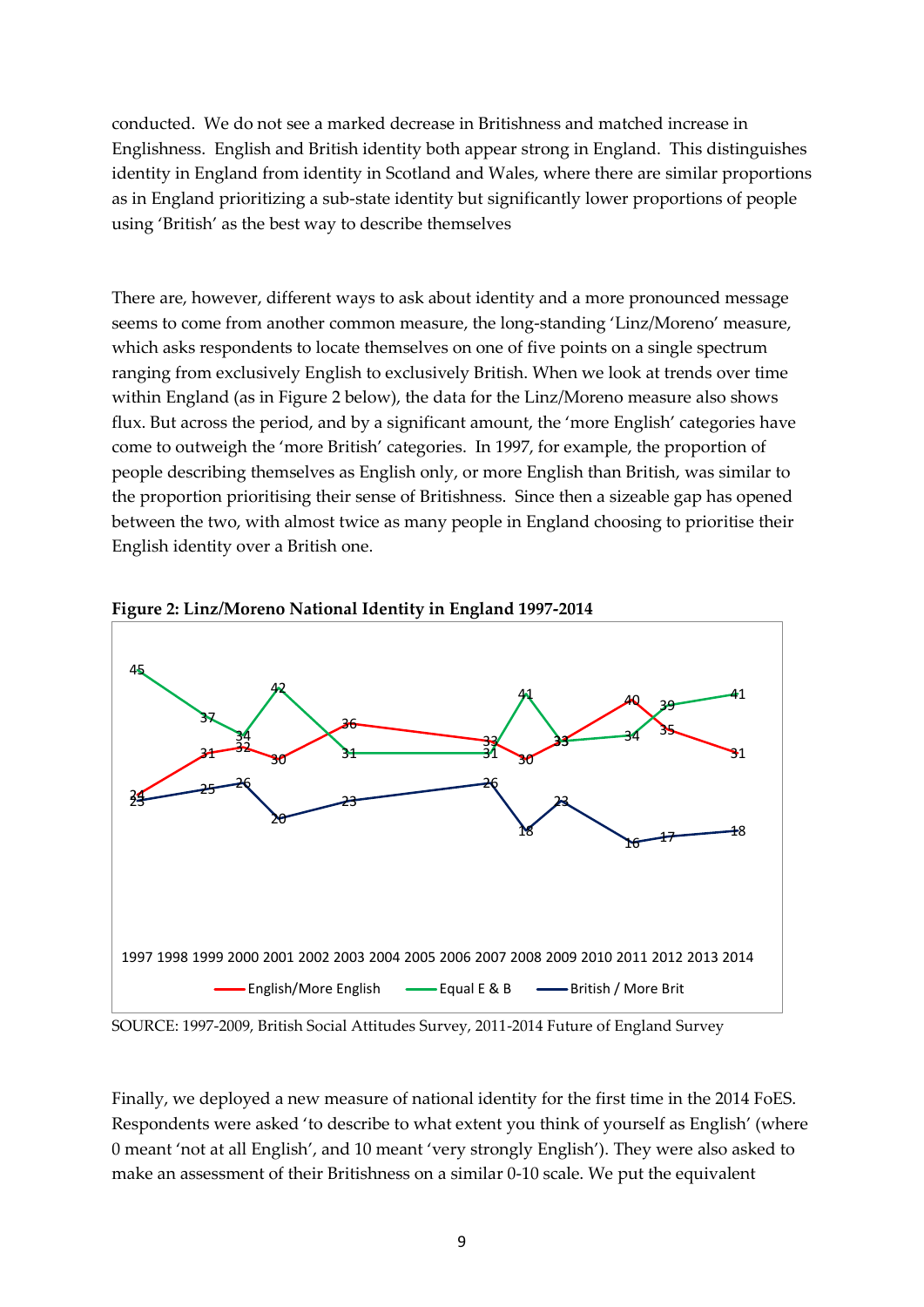questions to respondents in our parallel Scottish and Welsh surveys. The results are set out in Table 1. Unsurprisingly, British identity is weakest in Scotland and strongest in England. But English identity in England is almost as strong as Scottish identity in Scotland, and significantly stronger than Welsh identity in Wales. Within England, both Englishness and Britishness are strong with a slightly higher average score for Britishness.

Using these two separate scales allows for the possibility that people may feel a strong – or weak – sense of identification with both England and Britain simultaneously. And, indeed, in England, two scales correlate positively, that is many feel strongly English and strongly British. In Wales and Scotland, by contrast, the correlation is both weaker and negative. That is, the more Welsh or Scottish someone feels, the less British they are likely to feel. Despite the fact that a sizeable portion of the electorate in Scotland and Wales feels an overlapping identity with both Britain and Scotland/Wales, for a significant number of people the relationship has come to feel more of a zero-sum game: one is either more Scottish/Welsh or more British. England has not, for most people, reached that point. Many people in England still feel both strongly English and British.

|                         | England        | Scotland | Wales |
|-------------------------|----------------|----------|-------|
| British:                |                |          |       |
| 0-10 average            | 8.35           | 6.49     | 7.65  |
|                         |                |          |       |
| $%$ giving score of 0   | $\overline{2}$ | 9        | 4     |
| % giving score of 10    | 46             | 27       | 41    |
| English/Scottish/Welsh: |                |          |       |
| 0-10 average            | 8.12           | 8.28     | 6.63  |
|                         |                |          |       |
| $%$ giving score of 0   | 4              | 6        | 16    |
| % giving score of 10    | 49             | 55       | 39    |

#### **Table 1: 0-10 Scale National Identities**

Our overall conclusion is that the two national identities, English and British, are about equally strong in England. The question that follows is whether differences in national identity are associated with differences in political attitudes. As we discuss the four pillars of the English self-government project below we will at each stage examine whether identity differentiates attitudes, using the evenly balanced forced choice measure (43% English, 43% British from Figure 1). As will become clear, while many people in England do feel both British and English, those who emphasise Englishness differ in some distinct, interesting and politically important ways.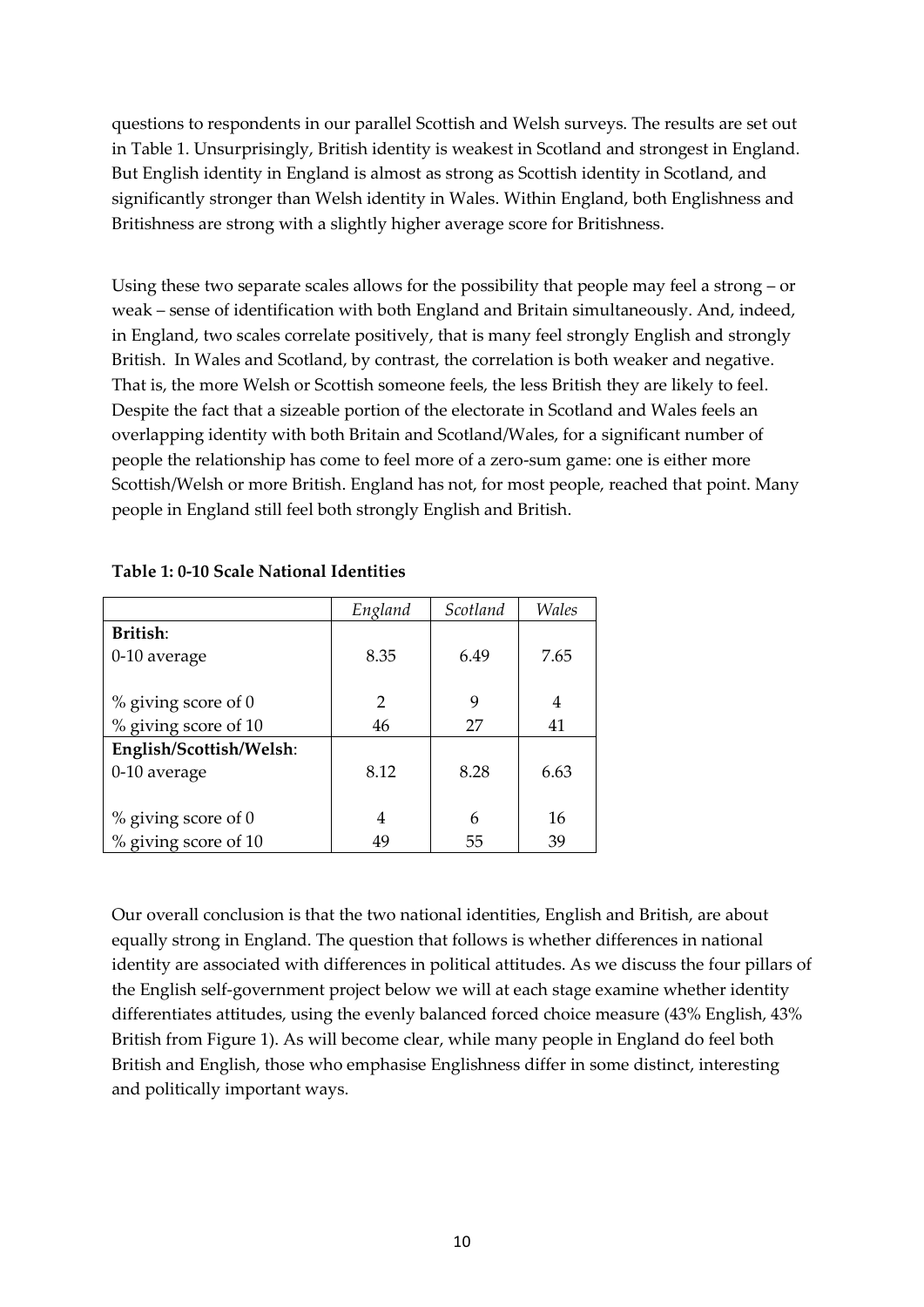#### **4. The Four Pillars of the New English Politics**

#### *A. Devo-Anxiety and the Scottish Referendum*

A common theme in our series of FoES surveys has been that people in England do not feel they get a good deal in the post-devolution era. That theme persists in 2014, although as with national identity it is in some respects slightly less potent than in our earlier surveys. For example Table 2 shows perceptions in England of whether England and Scotland get a fair share of UK public spending. As in earlier surveys, many more respondents think England gets less than its fair share than think it gets more; the opposite is the case for Scotland. But in each case there has been a drift into the 'Don't Know' column which has at least limited the starkness of the perception of unfairness. Perhaps debate around the Scottish referendum confused rather than clarified the issue.

|                     | 2011           | 2012 | 2014 |
|---------------------|----------------|------|------|
| England             |                |      |      |
| Gets fair share     | 26             | 27   | 25   |
| Gets more than fair | 7              | 8    | 8    |
| share               |                |      |      |
| Gets less than fair | 40             | 40   | 31'  |
| share               |                |      |      |
| Don't know          | 27             | 24   | 36   |
|                     |                |      |      |
| Scotland            |                |      |      |
| Gets fair share     | 21             | 18   | 20   |
| Gets more than fair | 45             | 52   | 38   |
| share               |                |      |      |
| Gets less than fair | $\overline{4}$ | 4    | 4    |
| share               |                |      |      |
| Don't know          | 31             | 26   | 38   |

|  | Table 2: Fair Shares of Public Spending? |  |  |
|--|------------------------------------------|--|--|
|  |                                          |  |  |

But national identity continues to be a striking differentiator of responses to these questions (Table 3). On the two strongest indicators of a sense of injustice for England (England gets less than its fair share, and Scotland gets more) the assessment polarises. English identifiers clearly perceive more injustice than do British ones.

| Table 5: Pall Shares by National Identity |                |    |    |  |  |  |
|-------------------------------------------|----------------|----|----|--|--|--|
|                                           | <b>British</b> |    |    |  |  |  |
| England                                   |                |    |    |  |  |  |
| Gets less than                            | 31             | 38 | 20 |  |  |  |
| fair share                                |                |    |    |  |  |  |
|                                           |                |    |    |  |  |  |
| Scotland                                  |                |    |    |  |  |  |
| Gets more                                 | 38             | 45 | 31 |  |  |  |
| than fair share                           |                |    |    |  |  |  |

**Table 3: Fair Shares by National Identity**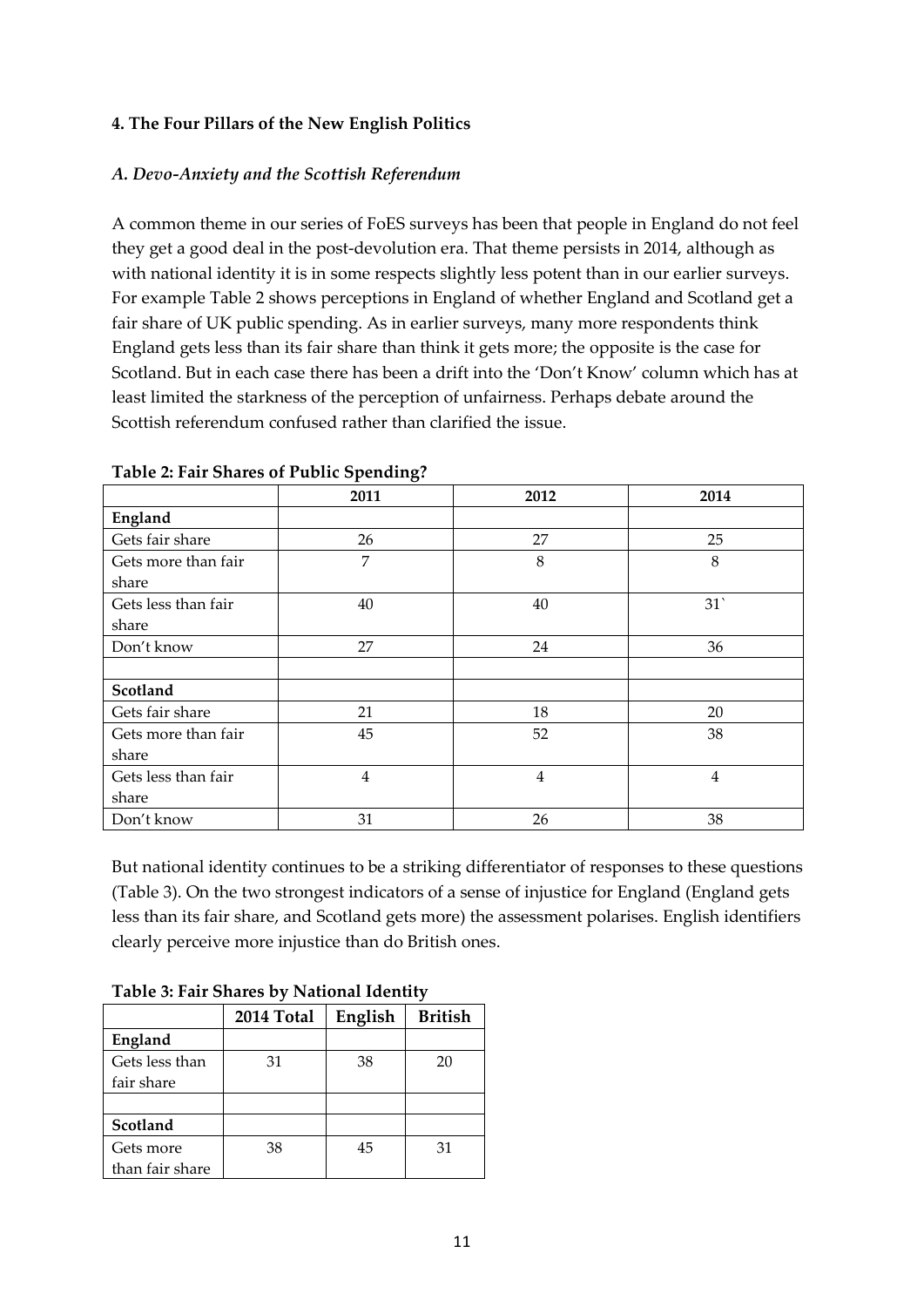The prominence of the Scottish independence referendum enabled us to explore English attitudes on Scotland through the lens of both of the possible outcomes. This allows us to gauge English attitudes to wider questions of constitutional reform in the UK: the ideal architecture for the state (in a Yes scenario of Scottish independence) as well as the division of responsibilities across its component parts should Scotland remain within the UK (the actual outcome).

Table 4 sets out the English response had Scotland voted for independence. The Scottish Government's prospectus for independence was one which involved strong, continuing and friendly partnership with the rest of the UK. This was not, on the whole, a prospectus that was welcomed by English voters. On one central question in the independence debate – whether an independent Scotland would continue to use sterling by entering a currency union – a clear majority rejected the Scottish Government's position. More also disagreed than agreed that the rest of the UK should be helpful in securing Scottish membership of the EU and NATO. More agreed than disagreed that the UK's standing in the world would be diminished. And a clear majority felt that Anglo-Scottish relations would not improve as a result of independence. Only on passport-free travel – and by a resounding majority – did people in England share the Scottish Government's vision of post-independence partnership with the remainder of the UK. There is a clear sense that people in England, passport-free travel aside, would have inclined to a tough line in independence negotiations with Scotland.

| If Scotland votes Yes                      | Agree | <b>Disagree</b> | Neither | Don't know |
|--------------------------------------------|-------|-----------------|---------|------------|
| An independent Scotland should be able to  | 23    | 53              | 15      | 9          |
| continue to use the pound                  |       |                 |         |            |
| People should be able to travel between    | 69    | 13              | 11      | 6          |
| England and Scotland without passport      |       |                 |         |            |
| checks                                     |       |                 |         |            |
| The rest of the UK should support Scotland | 26    | 36              | 26      | 12         |
| in applying to join international          |       |                 |         |            |
| organisations like the EU and NATO         |       |                 |         |            |
| The UK's standing in the world will be     | 36    | 29              | 24      | 10         |
| diminished                                 |       |                 |         |            |
| Relations between Scotland and England     | 10    | 53              | 26      | 11         |
| will improve                               |       |                 |         |            |

#### **Table 4: If Scotland had voted Yes**

In the run-up to the referendum, and in light of opinion polls which showed that the race was neck and neck, the No side committed itself to delivering additional devolution to Scotland through legislation that would be at an advanced state of debate by the May 2015 UK General Election. In a 'Vow' printed on the front page of the *Daily Record* two days before the referendum, that commitment was reiterated by David Cameron, Ed Miliband and Nick Clegg, and supplemented by a pledge to maintain the current Barnett formula that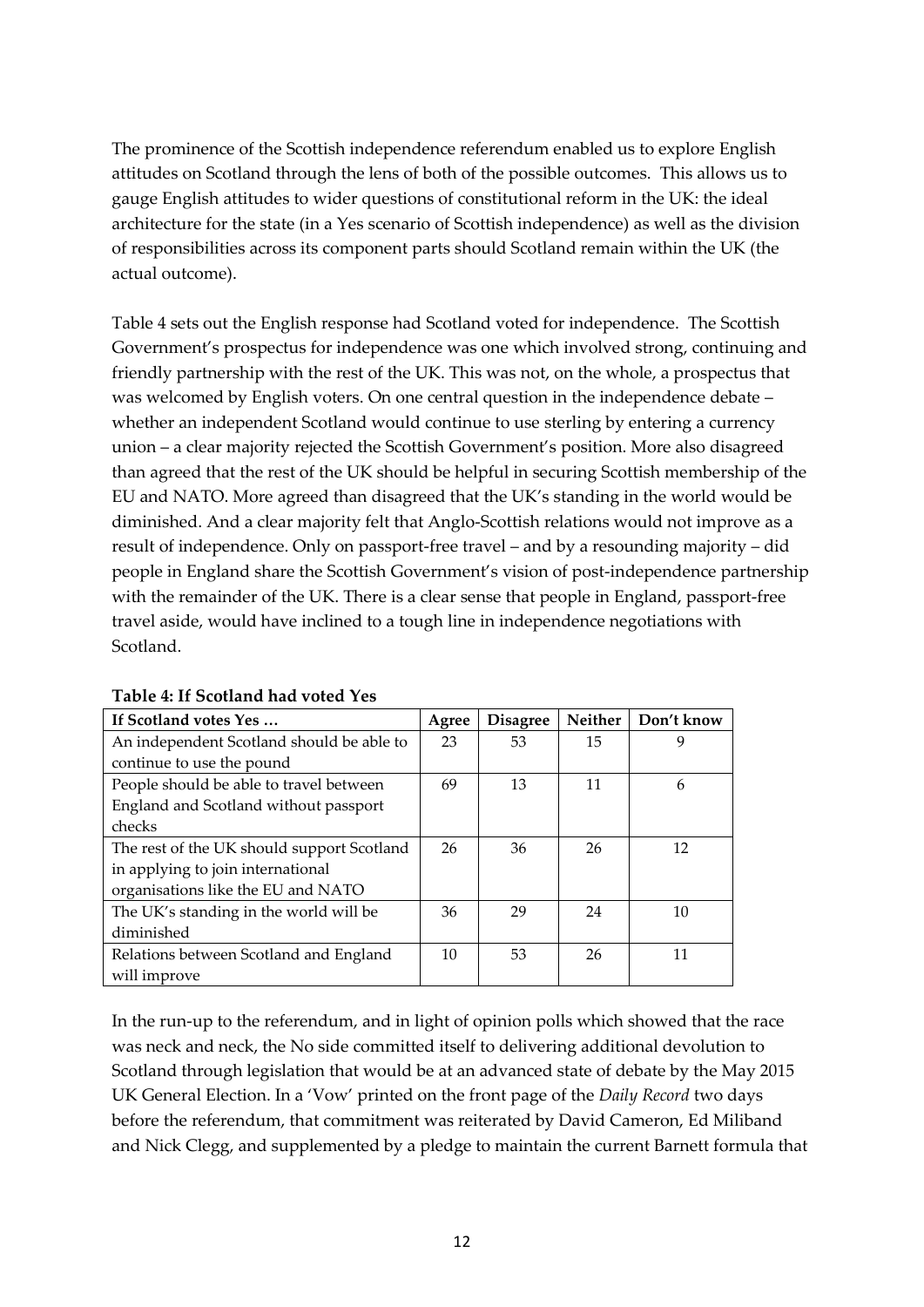determines the funding received by the Scottish Parliament (a formula which delivers significantly more public spending per head in Scotland than England gets).

Immediately after the referendum the Prime Minister underlined all this again, but also added and linked a new commitment to work quickly to deliver English votes on English laws in the House of Commons – or, to put it the other way round, to establish arrangements in the House of Commons in which MPs from Scotland (and, presumably, Wales and Northern Ireland) would not be involved in determining legislation on England.

Our No scenario questions give clear insight into English attitudes on these issues. (See Table 5). The first two questions – on tax devolution and welfare devolution – are at the heart of the discussions in the current cross-party commission led by Lord Smith of Kelvin. These discussions are intended to set the parameters for a new draft Scotland Bill to be introduced in the House of Commons by January 2015. It is clear that the balance of opinion in England lies firmly in support of tax and welfare devolution in Scotland. But there is a very strong sense that such additional devolution needs to be accompanied by some form of English votes on English laws; five times as many agree that Scots MPs should not vote on English laws as disagree. This suggests that in broad terms the Prime Minister's postreferendum commitment to link further devolution to Scotland with giving England greater recognition at Westminster has strong support. However the pre-referendum 'vow' on the Barnett formula is not supported by public opinion in England. A clear majority in England wishes to see per capita public spending levels in Scotland reduced to the UK average – a move, if undertaken, that would imply substantial public spending cuts north of the border.

| If Scotland votes No                         | Agree | <b>Disagree</b> | <b>Neither</b> | Don't know |
|----------------------------------------------|-------|-----------------|----------------|------------|
| The Scottish Parliament should be given      | 42    | 25              | 21             | 12         |
| control over the majority of taxes raised in |       |                 |                |            |
| Scotland                                     |       |                 |                |            |
| The Scottish Parliament should be given      | 40    | 26              | 22             | 11         |
| the power to decide its own policies on      |       |                 |                |            |
| welfare benefits                             |       |                 |                |            |
| Scottish MPs should be prevented from        | 62    | 12              | 15             | 10         |
| voting on laws that apply only to England    |       |                 |                |            |
| Levels of public spending in Scotland        | 56    | 9               | 21             | 13         |
| should be reduced to the levels in the rest  |       |                 |                |            |
| of the UK                                    |       |                 |                |            |
| England and Scotland will continue to drift  | 37    | 21              | 29             | 13         |
| apart                                        |       |                 |                |            |

These findings may appear on the surface to be inconsistent, but there is a sense – conveyed in the last question in Table 5 – that they reveal two sides of the same coin. On the one hand Scotland should have more power over its own affairs, and be more financially self-reliant in doing so. On the other, the way England is governed should also become more distinct and beyond the influence of Scottish MPs. There is a desire for a clearer demarcation of the way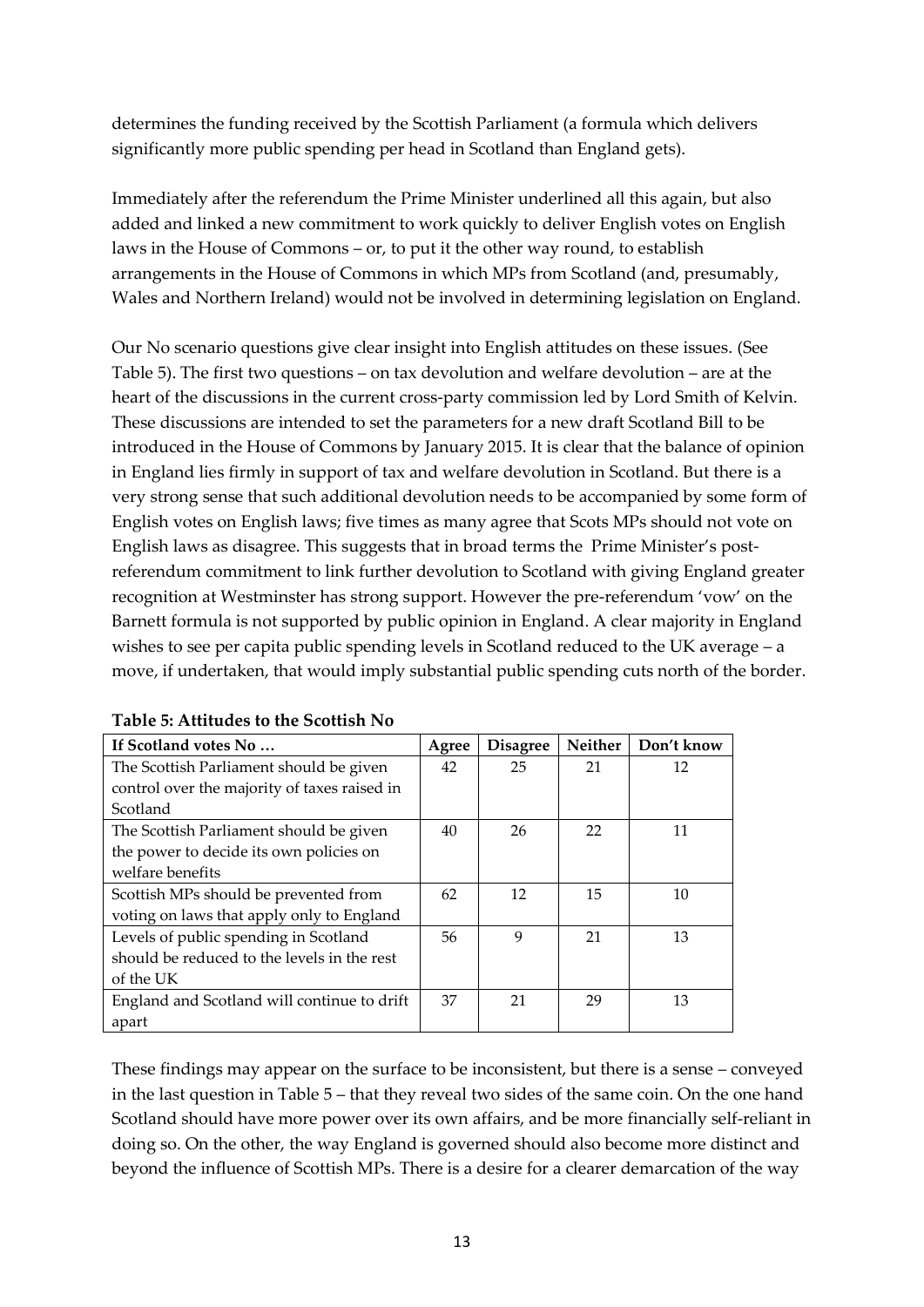Scotland is governed from the way England is governed. Thus, the higher level of agreement than disagreement with the proposition in the last question – that England and Scotland will continue to drift apart – could be seen as a message not of regret but of endorsement.

That certainly appears to be the case for English identifiers in England. Table 6 explores attitudes to the Scottish No by national identity. The first point to note is that additional devolution for Scotland is a consensus issue barely differentiated by identity. The striking differences emerge around questions of funding and English laws. English identifiers are more strongly in favour of removing Scottish MPs from discussion of English laws and of eliminating Scotland's advantage in public spending per head. Nonetheless, while British identifiers in England are under the average on these issues, at least half are in favour of English votes on English laws and addressing the perceived advantages Scotland has from the Barnett formula.

| If Scotland votes No                                           | <b>Total</b> | English | <b>British</b> |
|----------------------------------------------------------------|--------------|---------|----------------|
| The Scottish Parliament should be given control over the       | 42           | 41      | 43             |
| majority of taxes raised in Scotland                           |              |         |                |
| The Scottish Parliament should be given the power to decide    | 40           | 39      | 41             |
| its own policies on welfare benefits                           |              |         |                |
| Scottish MPs should be prevented from voting on laws that      | 62           | 71      | 58             |
| apply only to England                                          |              |         |                |
| Levels of public spending in Scotland should be reduced to the | 56           | 65      | 53             |
| levels in the rest of the UK                                   |              |         |                |
| England and Scotland will continue to drift apart              | 37           | 42      | 33             |

**Table 6: The Scottish No by National Identity**

## *B. England's Distinctive Euro-Scepticism*

The EU is not popular in England. That said it has actually become a little less unpopular than in our last survey in 2012. While in 2012 some 43% of FoES respondents in England agreed that the UK's membership of the EU was a 'bad thing', and only 28% believed it to be a 'good thing', in 2014 the figures were evenly balanced, with 34% selecting each option. Likewise, when asked about voting intention if there was a referendum on the UK's EU membership, 50% said they would vote to leave in 2012 and only 33% vote to stay. In 2014 the leave option was still ahead, but rather more narrowly at 40% to 37%.

Beyond these fluctuating headline figures we are interested in two things: how views in England compare with views in Scotland and Wales; and how far national identity differentiates views in England. Our parallel surveys in Scotland and Wales enable us to give a very clear answer to the first question. The findings in Table 7 show Wales to be a little less sceptical than England about the value of EU membership, and a little more inclined to vote to remain in the EU. Scotland is actually quite positive about EU membership, and inclined to vote to remain by a ratio of three to two. So while views in Wales are not much different from those in England, Scotland is clearly distinct.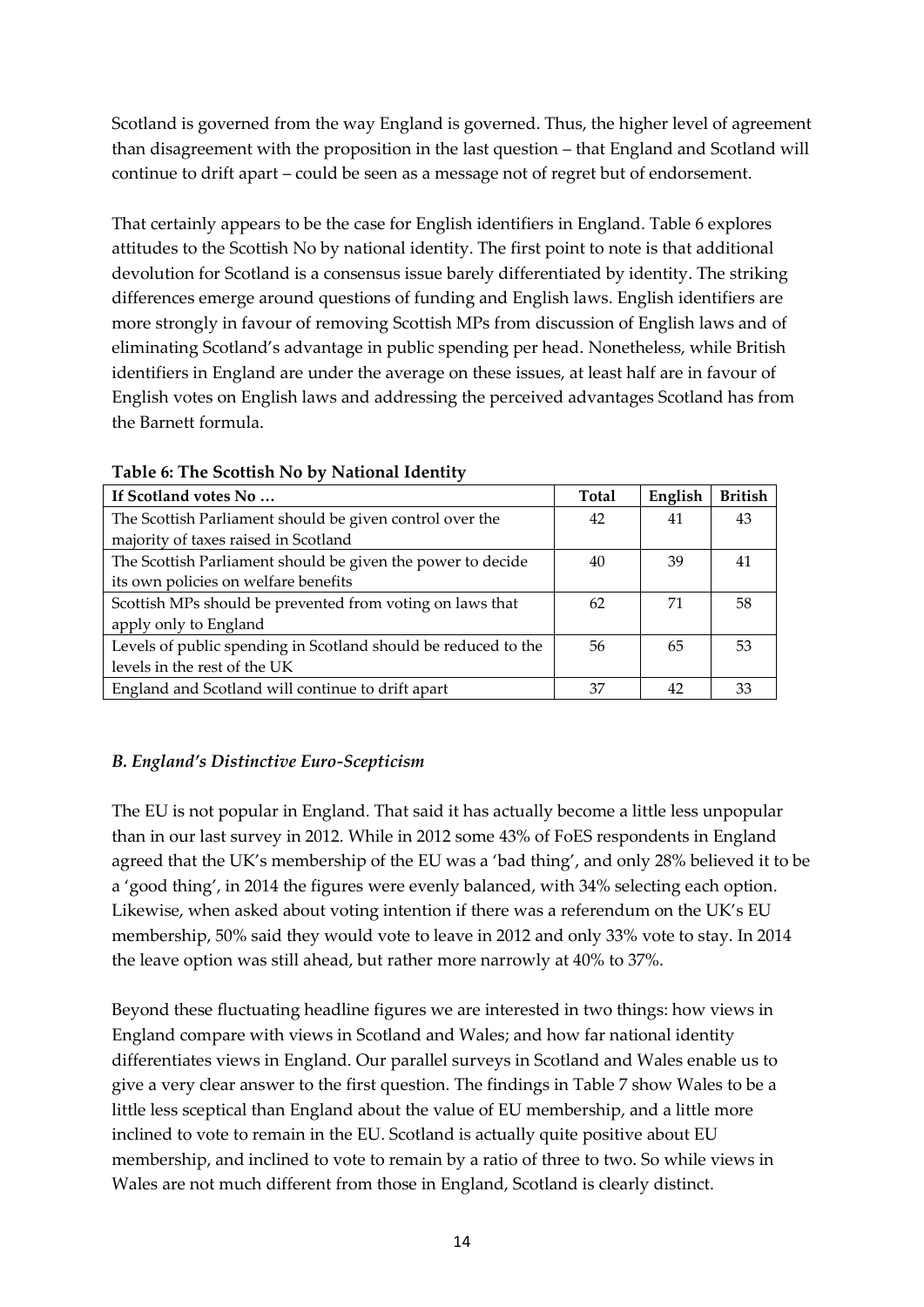|          | EU Membership: Good/Bad Thing |       |         | EU Referendum Vote |        |       |      |       |
|----------|-------------------------------|-------|---------|--------------------|--------|-------|------|-------|
|          | Good                          | Bad   | Neither | Don't              | Remain | Leave | Not  | Don't |
|          | Thing                         | Thing |         | Know               |        |       | Vote | Know  |
| England  | 34                            | 34    | 19      | 13                 | 37     | 40    |      | 17    |
| Wales    | 35                            | 32    | 20      | 13                 | 39     | 35    |      | 20    |
| Scotland | 43                            | 27    | 17      | 13                 | 48     | 32    |      | 18    |

**Table 7: EU Membership, England, Scotland and Wales**

In earlier FoES surveys we have also used a third EU-related measure, where we ask which of several different levels of government has 'most influence over how England is run'. In 2011 we found that 27% of FoES respondents felt the EU had 'most influence', in 2012 it was 30%, and in 2014 it was 26%. This same question was used in a wider, comparative study of fourteen other sub-state jurisdictions in western Europe, where the highest score for the EU as having the 'most influence' in any region was 9%. We therefore remarked in the report on our 2012 survey that 'England appears truly to be an outlier in its attitudes to Europe'. 4

Our parallel 2014 surveys in Scotland and Wales allow us to test for that outlier status in the UK context. Strikingly, we find that only 6% of respondents in Wales, and only 4% in Scotland, felt that the EU had most influence (Table 8). So within the UK as well, England really does stand out. There is a methodological proviso: the choice of relevant institutions is different for Wales and Scotland, given the existence of devolved governments. But perhaps that is precisely the point: having such institutions of national self-government may bring a perception of influence on (or insulation against) EU-level institutions that is unavailable to the English.

|                     | England | Wales | Scotland |
|---------------------|---------|-------|----------|
| Local Councils      |         |       |          |
| Devolved Government | $-$     | 35    |          |
| UK Government       | 58      |       |          |
| European Union      | 26      |       |          |
| Other/Don't Know    |         |       |          |

**Table 8: Which has the most influence?**

1

Table 9 explores these issues by national identity. It shows that English identifiers are generally hostile to the EU, would vote to leave it, and see it as intrusive in their lives; British identifiers are more favourable in their attitudes, would tend to vote to stay in the EU, and perceive it to be less intrusive. Feeling English in England appears to harden attitudes towards England's two 'others': Scotland, and its perceived advantages within the UK; and the EU. We turn next to a third 'other': immigration.

<sup>4</sup> Richard Wyn Jones, Guy Lodge, Charlie Jeffery, Glen Gottfried, Roger Scully, Ailsa Henderson and Daniel Wincott, *England and its two unions: The anatomy of a nation and its discontents* (Institute for Public Policy Research, 2013), p. 18, at [http://www.ippr.org/publications/england-and-its-two-unions](http://www.ippr.org/publications/england-and-its-two-unions-the-anatomy-of-a-nation-and-its-discontents)[the-anatomy-of-a-nation-and-its-discontents.](http://www.ippr.org/publications/england-and-its-two-unions-the-anatomy-of-a-nation-and-its-discontents)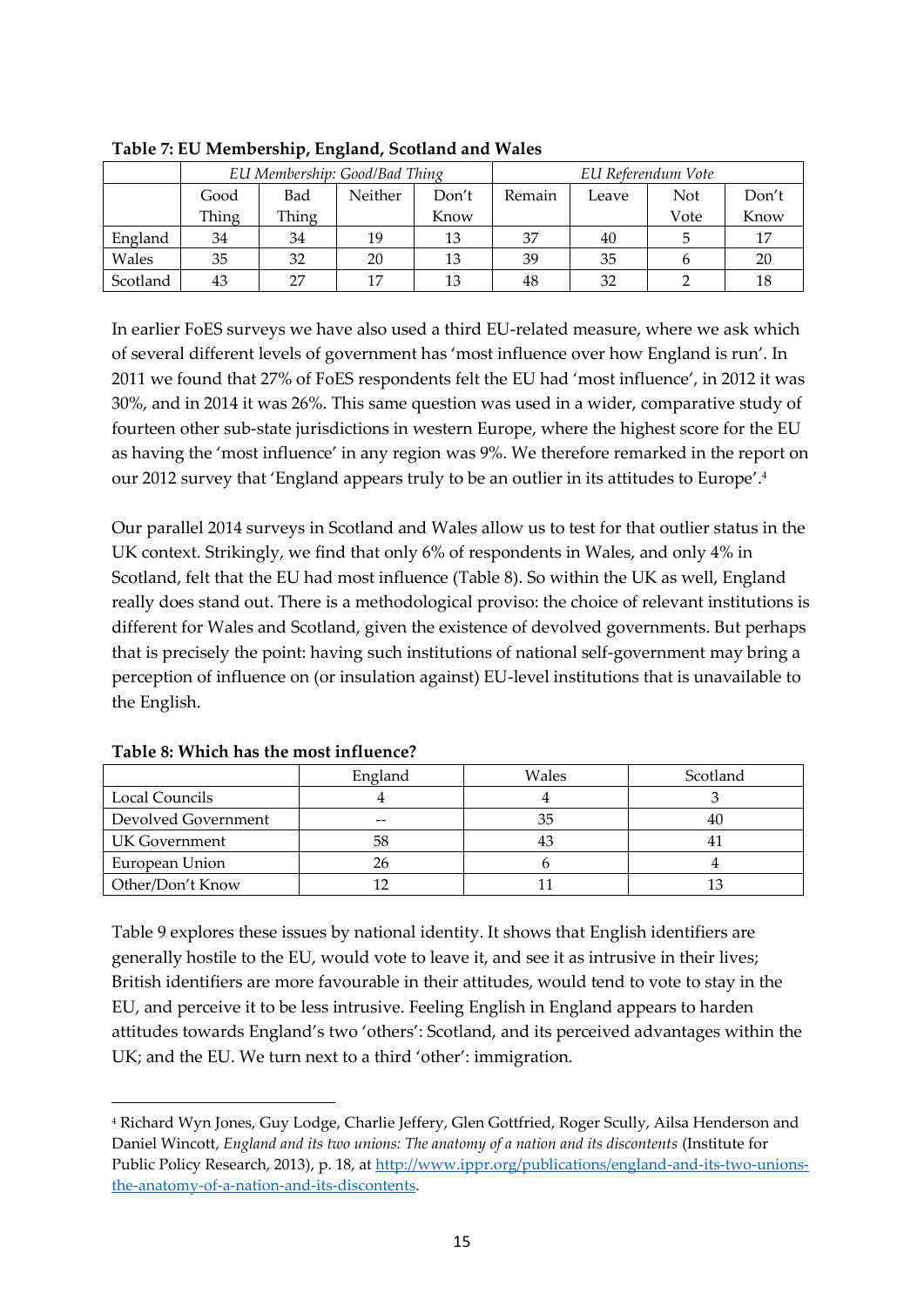|                   |       | Nat. Identity |                |  |  |
|-------------------|-------|---------------|----------------|--|--|
|                   | Total | English       | <b>British</b> |  |  |
| Good Thing        | 34    | 23            | 42             |  |  |
| <b>Bad Thing</b>  | 34    | 45            | 26             |  |  |
| Remain            | 37    | 26            | 45             |  |  |
| Leave             | 40    | 52            | 32             |  |  |
| EU Most Influence | 26    | 34            | 19             |  |  |

#### **Table 9: EU attitudes by national identity**

#### *C. English Attitudes to Immigration*

If Europe distinguishes England from Scotland (and to a lesser extent Wales) and divides opinion between both English and British identifiers, does the same apply to what we suspect is a third pillar of the English self-government project – namely, immigration? This is a theme we are examining in depth for the first time in the 2014 FoES; we therefore have no previous data to identify trends. However, with data from our parallel surveys in Scotland and Wales we can explore how distinct English views are on immigration.

Overall, there are fewer distinctions by nation on this issue. In general, Wales has very similar attitudes and concerns about immigration as England; in Scotland concerns are consistently less pronounced, but still held by a clear majority of Scots. This becomes clear when we examine the salience of immigration. We asked respondents in all three nations to select up to three 'most important issues facing the country at this time' from a common list. In each case 'the economy' was the top choice: chosen by 64% of respondents in both England and Scotland, and 61% in Wales. 'Immigration and Asylum' was the second most frequently chosen issue in both England (54%) and Wales (51%); it was third in Scotland at a significantly lower, but still high, level (38%). 'Scottish Independence' was second in Scotland (49%), perhaps displacing what might otherwise have been a higher score for immigration.

Scotland shows other differences. Table 10 outlines responses, on a 0-10 scale, to a question asking people whether or not they supported 'restricting immigration into the UK', where 0 denoted being 'strongly against' restricting immigration, and 10 'strongly for'. There are clear majorities in all three nations for restrictions, but support is at a notably lower level in Scotland than either England or Wales.

|                              | England | Scotland | Wales |
|------------------------------|---------|----------|-------|
| % 10/10 (Strongly in favour) | 44      | 35       | 40    |
| $\%$ 7-10/10                 | 78      | 55       |       |
| Average /10                  | '.55    | 6.47     |       |

**Table 10: 0-10 scale on 'Restricting immigration into the UK'**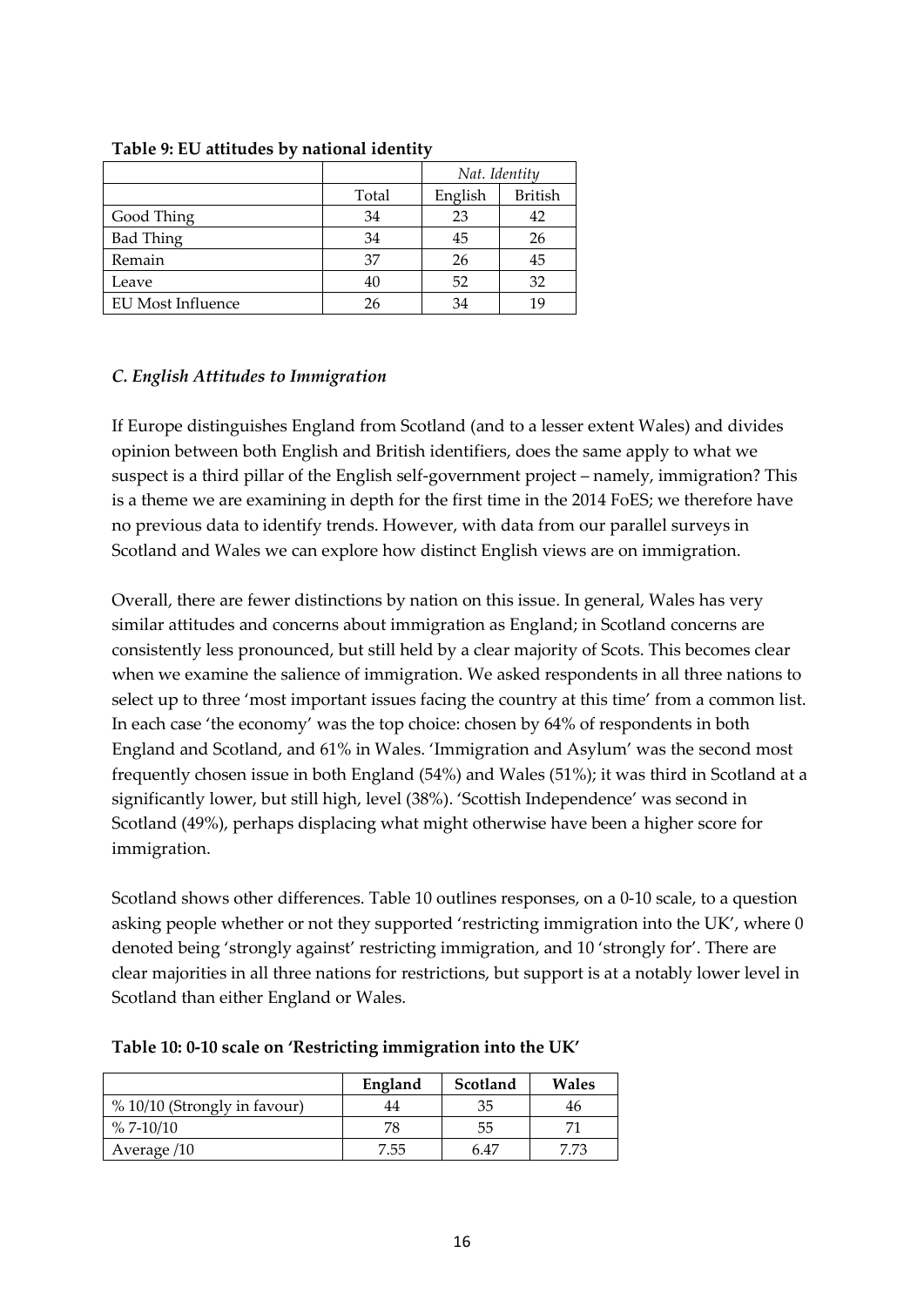Much recent debate about immigration in the UK has been about migration within the EU, prompted by the end of the transition period limiting free movement for Bulgarian and Romanian citizens. Table 11 shows responses by nation to the statement that 'the EU has made migration between European countries too easy'. A full two-thirds of English and Welsh respondents agree, with Scots only a little less in agreement at 59%.

|                            | ັ       |          |       |
|----------------------------|---------|----------|-------|
|                            | England | Scotland | Wales |
| Agree/agree strongly       |         | 59       |       |
| Neither                    |         |          |       |
| Disagree/disagree strongly |         | 1 C      |       |
| Don't Know                 |         |          |       |

**Table 11: 'The EU has made migration between European countries too easy'**

When looking at responses to these questions in England through the lens of national identity, we see a now familiar pattern. Table 12 shows how identity differentiates views on restricting immigration. Here we show results only for point 10 on our 10-point scale, that is 'strongly in favour' of restricting immigration. We also show results on the EU and immigration question set out in Table 11. We again see clear differentiation by national identity, with English identifiers in England significantly more opposed to immigration, and the EU's perceived role in immigration flows, than British identifiers. So while immigration is a concern widely shared across England, Wales and (somewhat less so) Scotland, it does appear to have a specifically English dimension in terms of national identity.

| Table 12: Immigration Attitudes by National Identity |  |  |
|------------------------------------------------------|--|--|
|                                                      |  |  |

|                                               |       | Nat ID  |         |  |
|-----------------------------------------------|-------|---------|---------|--|
|                                               | Total | English | British |  |
| Strongly in favour of restricting immigration | 44    | .57     | 37      |  |
| Agree EU makes migration too easy             | 67    |         | 64      |  |
| Disagree EU makes migration too easy          |       |         | 14      |  |

#### *D. Governing England*

Our previous discussion has shown that the European Union looms large in public perceptions in England, with fully 26% of our English respondents regarding the EU as having most influence over the way England is run. This question is paired with one that asks respondents which level of government *should* have the most influence. When offered the same response options as those set out in Table 9 (namely the EU, the UK Government, Local Councils or Other) almost three-quarters (72%) opt for 'the UK Government' option. When, however, respondents were invited to consider a future in which 'there were different types of institutions in England' a very different picture emerged. It is a picture that speaks not only to a deep dissatisfaction with the current arrangements by which England is governed, but also to a desire to see England (qua England as a whole) receiving institutional recognition.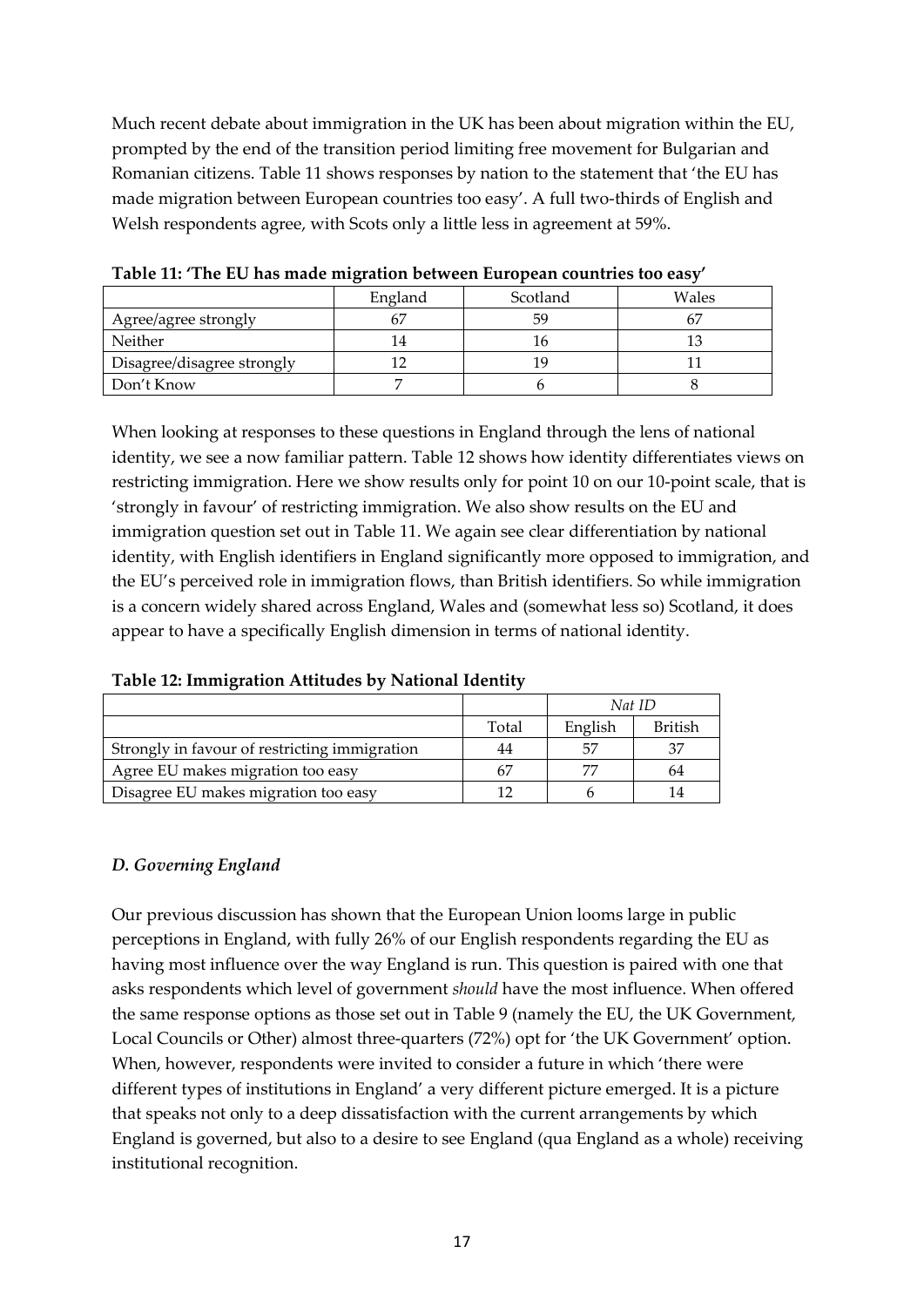Given that an English Parliament has never been part of the election manifesto of any mainstream political party, it is striking that this option, rather than the 'UK Government' one, wins (if only narrowly) plurality support (Table 13). Indeed, support for an English Parliament is double that for 'stronger local councils' (an option often suggested as a solution to English needs) and three times greater than support for regional assemblies. Also striking is that support for an English Parliament is almost twice as high among those respondents who identify themselves as English (42%) when compared to those who identify themselves as British.

**Table 13: Should have most influence over the way England is run by National Identity (2014)**

|                                    | All | English | <b>British</b> |
|------------------------------------|-----|---------|----------------|
| <b>English Parliament</b>          | 31  | 42      | 23             |
| <b>UK Government</b>               | 29  | 25      | 35             |
| <b>Stronger Local Councils</b>     | 16  | 15      | 18             |
| <b>Elected Regional Assemblies</b> | 10  | 8       | 11             |
| EU                                 | 1   |         |                |
| Other                              | U   |         |                |
| Don't Know                         | 12  | 9       | 12             |

1

A key feature of the Future of England Survey is the way in which different question wordings are utilised to explore constitutional preferences. Methodologically, this helps to minimize so-called 'question wording effects' – which are potentially very influential in the context of issues where political debate has been limited. Analytically, it allows us to ensure that attitudes to a range of various 'solutions' are covered. This is particularly relevant for 'English Votes for English Laws' (EVEL): an option put forward in every Conservative party general election manifesto from 2001 on and which is currently under consideration by the UK government.<sup>5</sup> This option has never featured in the British Social Attitudes survey that, until the establishment of the Future of England Survey, offered the most detailed information on constitutional attitudes in England.

In our 2014 survey, three sets of institutional options for the future governance of England that included EVEL were canvassed. The responses are collected together in Table 14. These data confirm findings from previous Future of England Surveys:

<sup>5</sup> It is, however, important to note that the term 'English Votes for English Laws' covers a wide spectrum of possible institutional arrangements, from the relatively more modest proposals of the McKay Commission (established by the Coalition) which suggested a number of procedural measures by which MPs from England could express their collective view on English legislation, to the proposals for a full blown English Parliament at Westminster advocated by the likes of John Redwood MP. The McKay report is a[t http://webarchive.nationalarchives.gov.uk/20130403030652/http:/tmc.independent.gov.uk/.](http://webarchive.nationalarchives.gov.uk/20130403030652/http:/tmc.independent.gov.uk/) Charlie Jeffery, one of our co-authors, was a member of the Commission.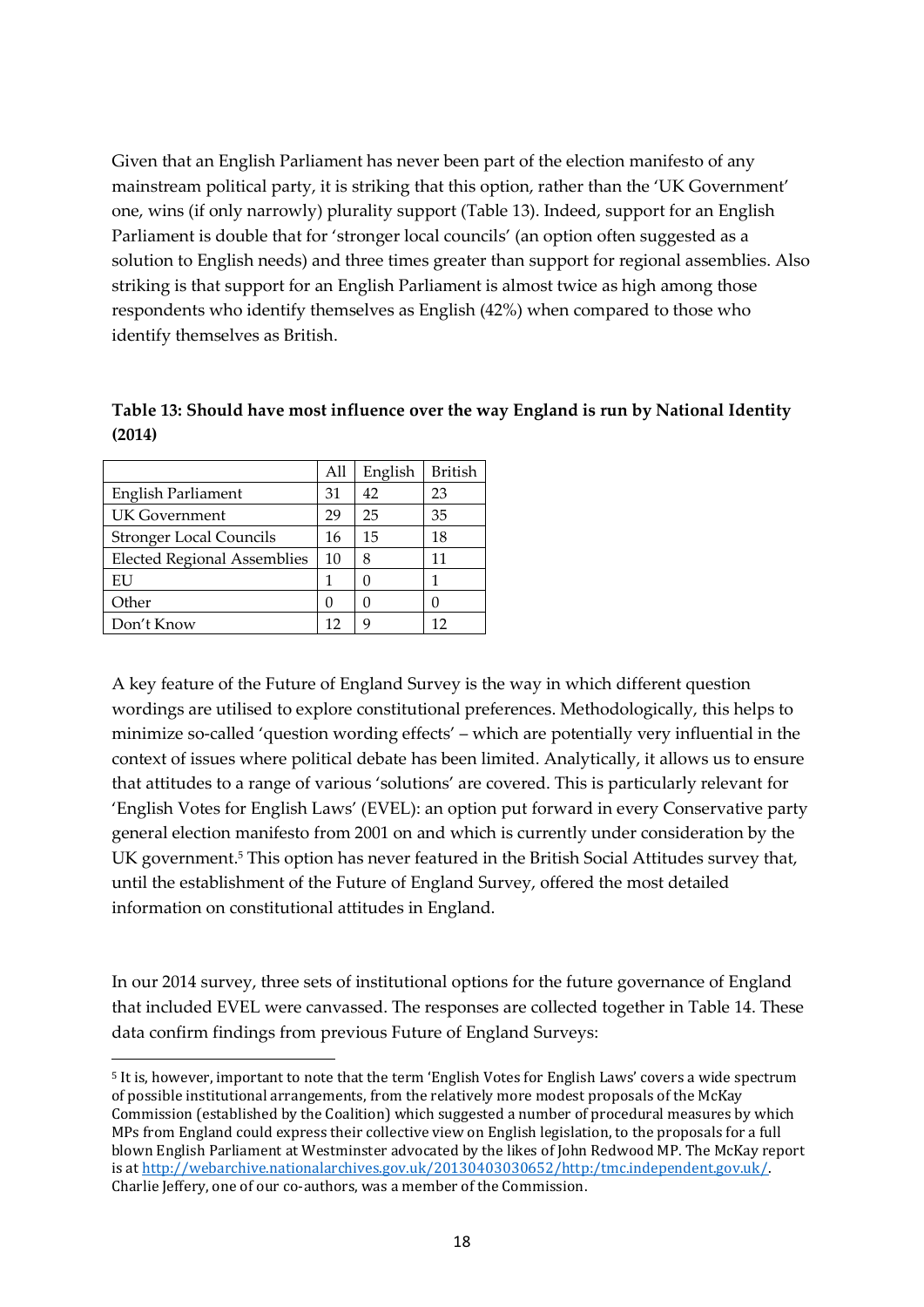- That support for status quo is relatively  $low in$  these questions at no more than 25%;
- That support for regionalism is very low; and,
- That there is very significant support for the constitutional recognition of England as a whole as a political unit.
- More tentatively, the 2014 data also suggests that EVEL is emerging at the preferred option for the future governance of England.

|                           | Option 1 |         |                | Option 2 |         |                | Option 3 |         |                |
|---------------------------|----------|---------|----------------|----------|---------|----------------|----------|---------|----------------|
|                           | All      | English | <b>British</b> | All      | English | <b>British</b> | All      | English | <b>British</b> |
| Status Quo                | 18       | 17      | 21             | 25       | 21      | 32             | 22       | 17      | 27             |
| <b>EVEL</b>               | 40       | 43      | 41             | 31       | 37      | 27             | 36       | 44      | 35             |
| Regions                   | 9        | 7       | 9              | $-$      | $- -$   | --             | $-$      | $-$     | $- -$          |
| <b>English Parliament</b> | 16       | 19      | 13             | 13       | 14      | 12             | 25       | 29      | 21             |
| Independence              | $- -$    | --      | --             | 15       | 17      | 12             | $- -$    | --      | --             |
| Don't Know                | 17       | 13      | 17             | 16       | 10      | 18             | 17       | 16      | 10             |

#### **Table 14: Constitutional Preferences, England 2014 (%)**

In the light of David Cameron's endorsement of EVEL in the aftermath of Scotland's independence referendum, this final point is worth further exploration. Given that we know there is strong opposition among the English electorate to non-English MPs voting on laws that apply only in England (see Table 6 above), it is perhaps unsurprising that this option receives substantial support. It is also noteworthy, however, that there are at least some indications that support for EVEL is growing. On the Option 1 wording, support for EVEL was 34% in 2011 whilst it stood at 40% in 2014. On the Option 3 wording, support for EVEL has grown from 30% in 2012 to 36% in 2014. Complicating any simple narrative, though, is the fact that on the Option 2 wording, current support for EVEL (at 31%) is slightly down on the 2012 figure (of 33%).<sup>6</sup> Throughout, support for EVEL is particularly pronounced among those who emphasise their English identity.

**<sup>.</sup>** <sup>6</sup> Option 1 wording "With all the changes going on in the way different parts of the United Kingdom are run, which of the following do you think would be best for England?" a) For England to be governed as it is now with laws made by all MPs in the UK Parliament, b) For England to be governed with laws made by English MPs in the UK Parliament, c) For each region of England to have its own assembly, d) For England as a whole to have its own new English Parliament with law-making powers, e) Don't know. Option 2 wording: "Thinking about how England should be governed, which ONE of the following statements comes closest to your view?" a) England should be governed as it is now with laws made by all MPs in the UK Parliament, b) England should be governed with laws made solely by English MPs in the UK Parliament, c) England should have its own new English Parliament with law-making powers, d) England should be an independent state inside the European Union, e) England should be an independent state outside the European Union, Don't know. Option 3 wording: "Thinking about possible arrangements for making laws for England two options are often mentioned. If you had to choose which ONE would you prefer?" a) For England to be governed with laws made solely by English MPs in the UK Parliament, b) For England to have its own Parliament with law-making powers, c) Keep things as they are at present, d) Don't' know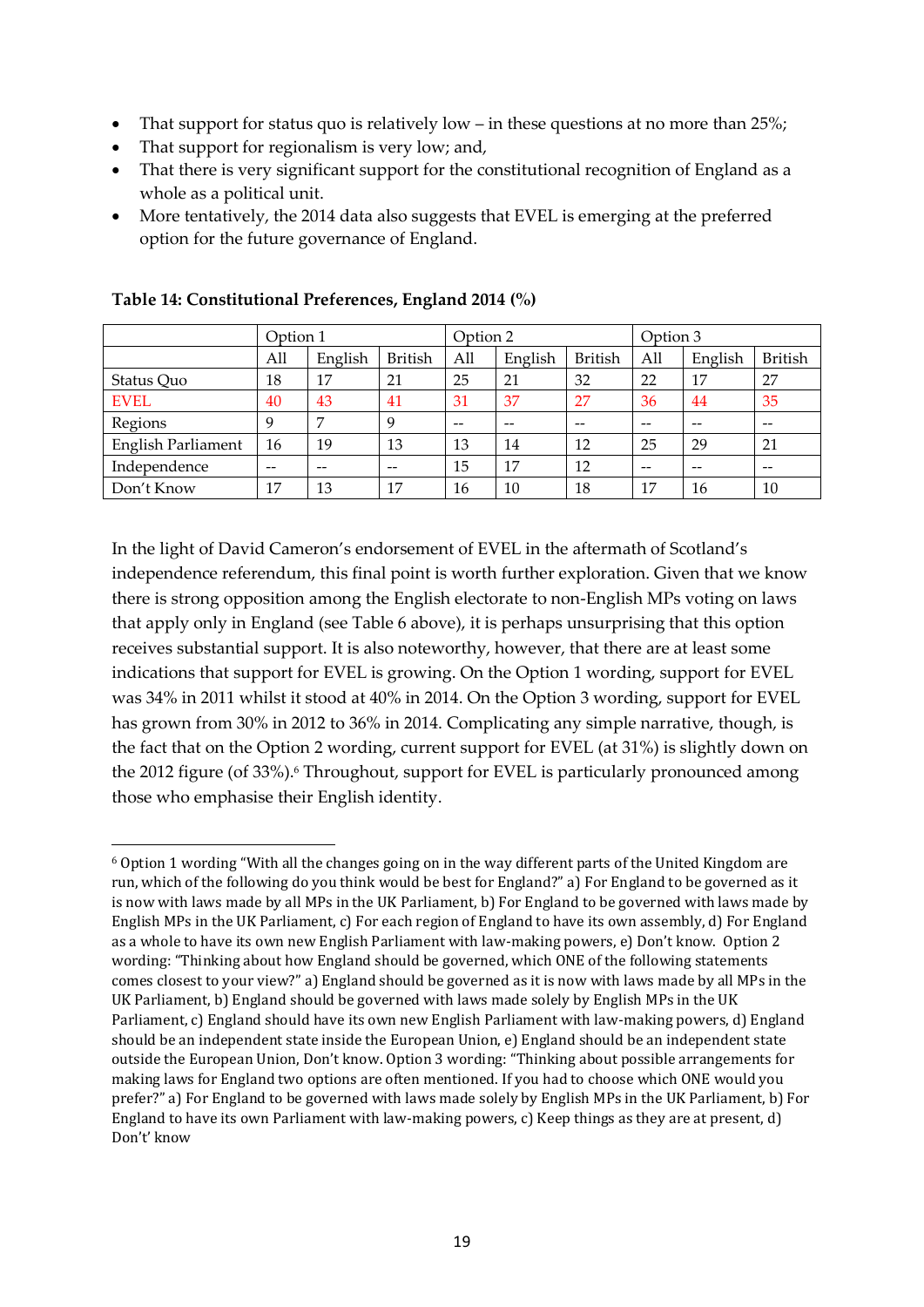The 2014 Survey also explored attitudes towards two additional options that have occasionally been touted as ways of addressing the English question. These are a Secretary of State for England with a seat in the UK cabinet, and the appointment of a UK Government Minister for each English region (as was rather half-heartedly implemented by the previous Labour Government). As these options are not (at least logically) mutually exclusive, either with regards each other or to other options such as EVEL or an English parliament (Scotland currently has both a Secretary of State and a Parliament), it did not make sense to force respondents to choose between them. We have rather explored the extent to which the electorate agree or disagree with each idea, including alongside them longer established alternatives. The results are reported in Table 15.

Given the exploratory nature of these options, and the lack of public debate around some of them, care is required in interpreting these results. Three points are nonetheless worth making. First, it is clear that EVEL is the option that wins the most and strongest support (though of course it is not clear which variant of EVEL respondents have in mind here: more modest versions proposed by the McKay Commission or the Conservative Party's Democracy Taskforce under Ken Clarke, or more radical models which would require a separate English executive).

Second, *all* options for change garner majority support, underlining the extent of disaffection with the status quo and the appetite for change that challenges the current operation of Westminster/Whitehall in England. Any change, it seems, will do.

Finally, with the exception of government ministers for the regions, support for the various options for change is always substantially stronger among English identifiers. So, for example, 78% of English identifiers strongly agreed with the proposition that only English MPs should vote on laws applying only in England compared to 65% of British identifiers.

|                                                | <b>Total Agree</b> | <b>Total Disagree</b> |
|------------------------------------------------|--------------------|-----------------------|
|                                                | (Strongly Agree)   |                       |
| Sec of State for England in Cabinet            | 53(22)             |                       |
| UK Government Minister for each English Region | 51(18)             | 16                    |
| <b>English Parliament</b>                      | 54 (26)            | 15                    |
| <b>EVEL</b>                                    | 69 (40)            | ŏ                     |

**Table 15: Ideas for how England is governed, Agree/Disagree (%)**

**.**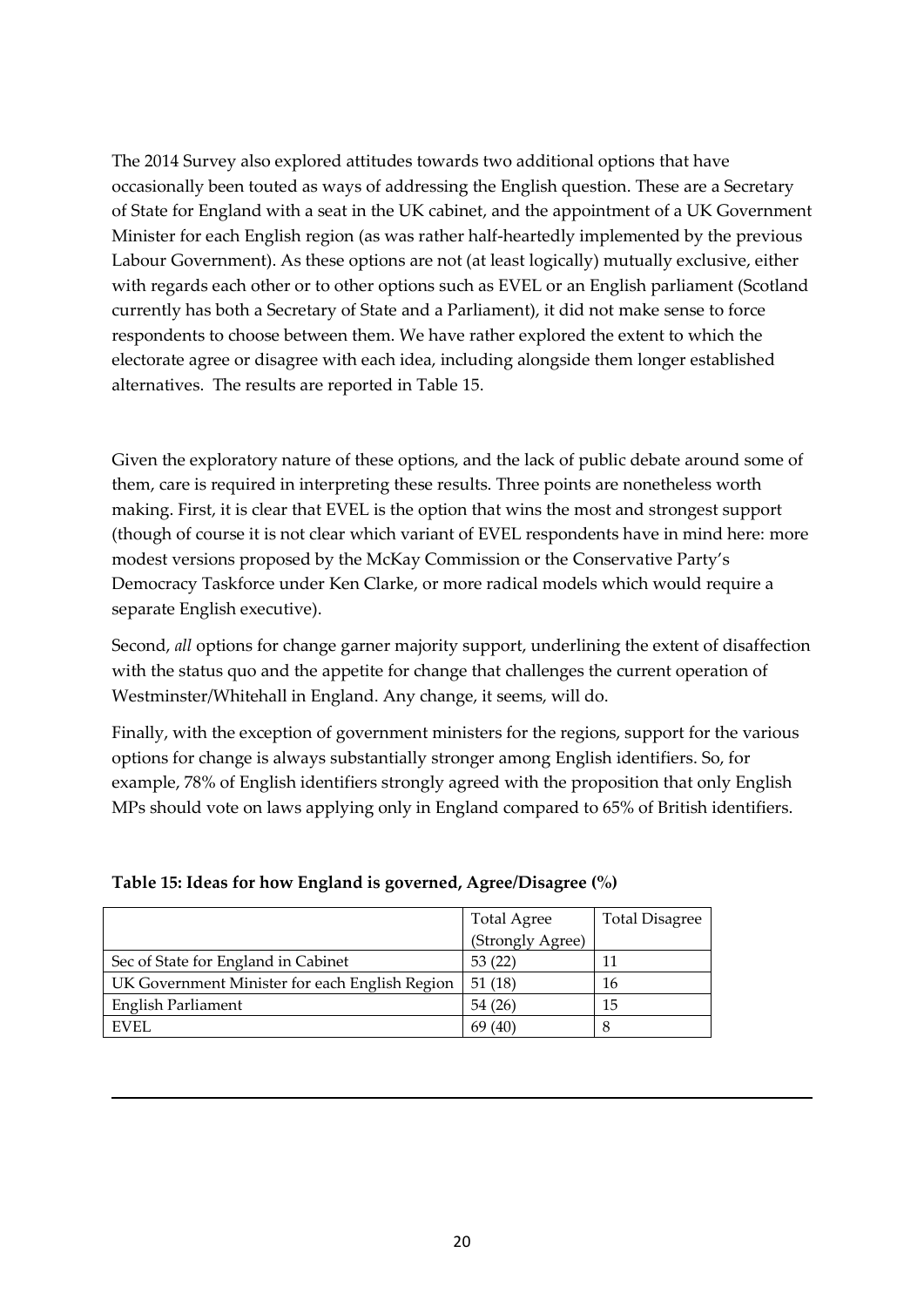Our data demonstrate clear dissatisfaction with the current territorial constitution in England. It does not necessarily follow, however, that the issue is accorded great priority by the electorate. It is, after all, an issue that the established political parties have found easy enough to ignore in the past.

In the previous Future of England Survey we sought to explore the relative salience of different constitutional issues by asking respondents to identify up to 3 issues they thought required 'urgent action or change'. This question was repeated in our most recent survey and the results from both 2012 and 2014 are listed in Table 16.

|                                                 | 2012 | 2014 |
|-------------------------------------------------|------|------|
|                                                 |      |      |
| The UK's relationship with the EU               | 59   | 56   |
| How England is governed now that Scotland has a | 42   | 30   |
| Parliament and Wales an Assembly                |      |      |
| Scotland's future relationship with the UK      | 25   | 30   |
| A more proportional system of electing MPs      | 29   | 29   |
| Strengthening local government                  | 27   | 28   |
| Reforming the Lords                             | 26   | 24   |
| Future of Northern Ireland                      | 5    | 5    |
| None of these                                   | 4    | 5    |
| Don't know                                      | 11   | 13   |

**Table16: Which three, if any, do you think require urgent action or change?**

Several points are noteworthy. First, in 2012, the governance of England was very clearly in second place as the most salient constitutional issue. By 2014, however, the English question was less prominent. It was rather one of several issues of similar salience – all standing well behind the UK's relationship with the EU. Secondly, although the proportion identifying 'Scotland's future relationship with the UK' as a key issue had grown somewhat since 2012, even in referendum year this issue ranked no higher than PR and the English question (both often derided as 'niche' issues), and far below than 'Europe'. In April 2014, at least, the English remained remarkably sanguine about the territorial integrity of their state.

One possible criticism of this question is that by asking respondents to choose three issues from among a relatively short list of options, the survey design had (inadvertently) boosted the numbers citing the English question as a priority. Rather than a reflection of salience, our 2012 data might simply indicate that the governance of England is an easy third choice for people who don't care much about constitutional issues. To explore this possibility, half of our 2014 sample were instead asked to choose up to two (rather than three) issues requiring 'urgent action or change' (Table 17). Yet even when choice is squeezed in this way, English governance retains its status as part of a second rank group of issues with broadly similar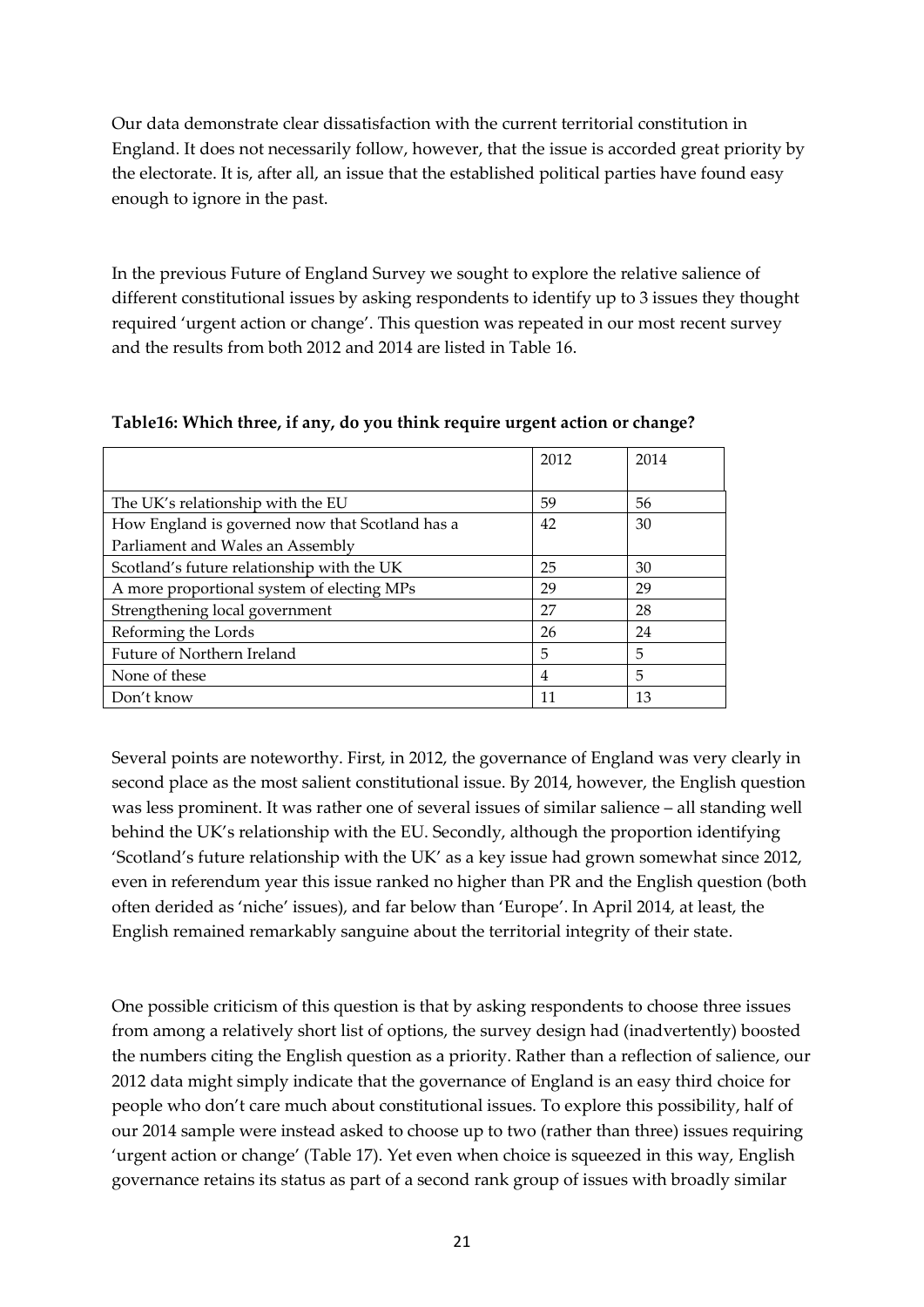levels of salience, while 'strengthening local government' suffers most. It should come as no surprise by this stage in our analysis that English identifiers are more likely to cite the EU and the English question as priority issues than those who emphasise their Britishness.

| 2014                                    | All           | English | British |
|-----------------------------------------|---------------|---------|---------|
| The UK's relationship with the EU       | 48            | 56      | 45      |
| A more proportional system of           | 24            | 20      | 28      |
| electing MPs                            |               |         |         |
| How England is governed now that        | 22            | 27      | 18      |
| Scotland has a Parliament and Wales     |               |         |         |
| an Assembly                             |               |         |         |
| Scotland's future relationship with the | 21            | 19      | 23      |
| <b>UK</b>                               |               |         |         |
| Reforming the Lords                     | 17            | 18      | 15      |
| Strengthening local government          | 15            | 14      | 16      |
| Future of Northern Ireland              | $\mathcal{P}$ | 1       | 3       |
| None of these                           | 8             | 6       | 9       |
| Don't know                              | 10            | 10      | 11      |

**Table 17: Which two, if any, do you think require urgent action or change?** 

N=1878

 $\overline{a}$ 

The relatively low priority accorded to 'strengthening local government' is worth exploring further. The main UK political parties are united, rhetorically at least, in support for 'localism'. All three main parties – and UKIP – claim to favour granting more power and autonomy to more local government within England, be that to city regions, elected mayors, or more traditional local councils. All three main parties suggest localism in England as a possible component of reforms to 'rebalance' the territorial constitution of the UK after devolution. Indeed for Labour and the Liberal Democrats, it can appear that localism is viewed as the preferred or even the only way of dealing with the English question.<sup>7</sup> The implication is that the recognition of England as a whole as a political unit within the UK is unnecessary if powers are devolved internally *within* England.

Some of our 2014 data may appear to buttress this line of argument. So, for example, 39% of our sample agreed that local councils in England should have more powers, as compared to 12% who thought that powers should be reduced (see also Table 20 below). Given, however, that another 29% thought that things should be left as they are, there is less than

<sup>7</sup> Somewhat idiosyncratically, the Liberal Democrats seem to regard 'localism' and 'federalism' as – in essence – synonymous. See the recent policy statement *Power to the People: Policies for Constitutional and Political Reform. Policy Paper 117* (Liberal Democrats, Spring 2014)

[http://d3n8a8pro7vhmx.cloudfront.net/libdems/pages/4138/attachments/original/1392840156/117\\_-](http://d3n8a8pro7vhmx.cloudfront.net/libdems/pages/4138/attachments/original/1392840156/117_-_Power_to_the_People.pdf) Power to the People.pdf.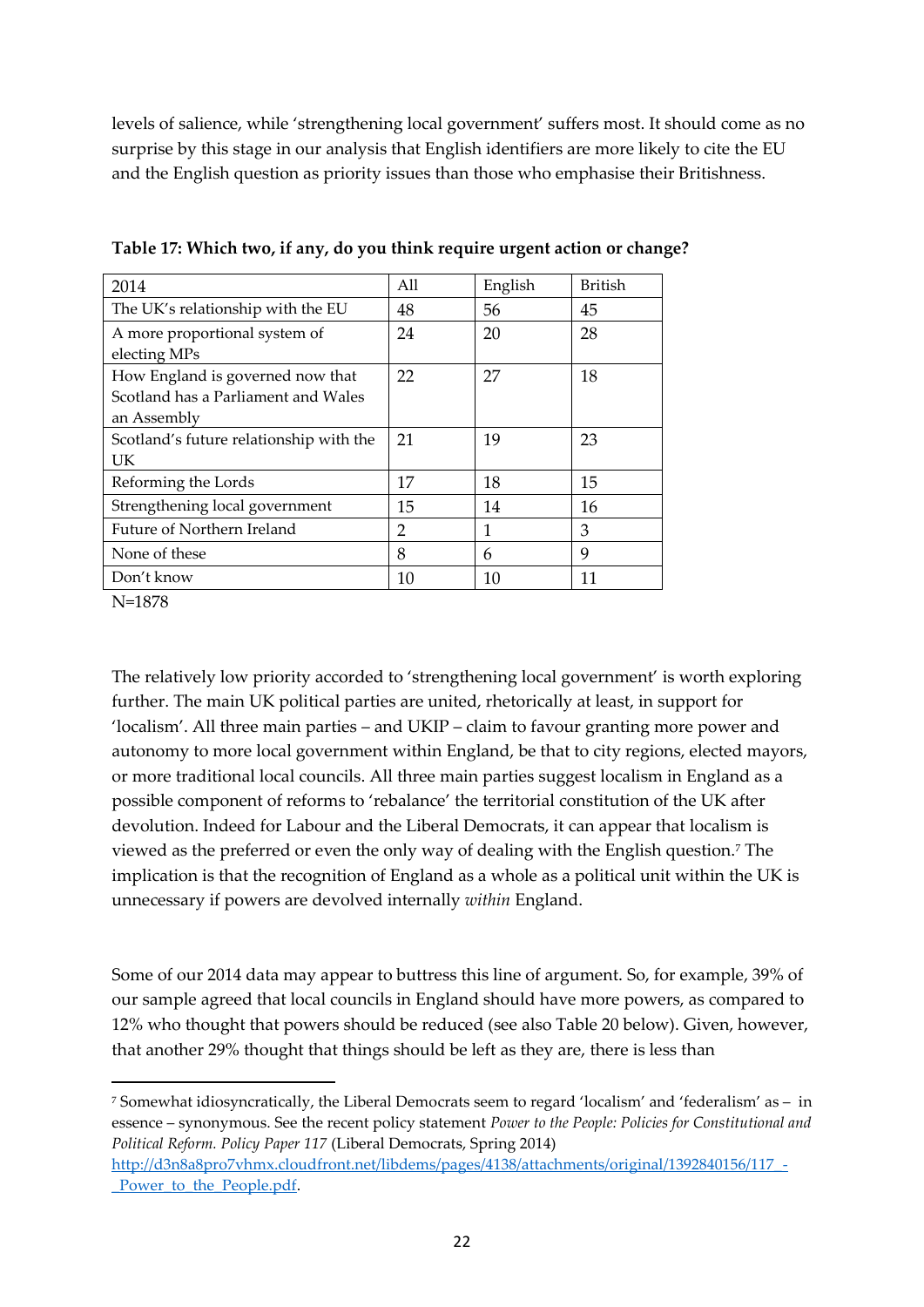overwhelming support for change. Even more pertinently, perhaps, only 15% of our respondents chose strengthened local government as their preferred institutional option for the future governance of England (see Table 13 above).

Moreover the attitudes of the English electorate seem to provide a striking example of what we have termed (in other work) the 'devolution paradox'. Whilst in the abstract somewhat supportive of enhanced local control and autonomy, voters display a distinct and paradoxical aversion to the logical corollary, namely policy outcomes that differ from place to place. This becomes clear from Table 18 which reports respondents' views as to whether policy should be uniform across England or should be a matter for each local council to decide.

The policy areas probed here are ones in which there are long-standing traditions of local policy differentiation. Yet only in the cases of planning approval, and refuse collection and recycling, do we find majority support for local decision making. Even in these cases, a substantial minority of respondents favour uniformity across England. In the areas of primary and secondary education – policy areas that, until recently, were characterised by significant local differentiation – support for uniformity climbs to three in four respondents. It should be noted that there were no significant differences here in views between English and British identifiers.

|         | Nurseries | Primary   | Secondary | Planning  | Public    | Refuse     | Housing | Social   |
|---------|-----------|-----------|-----------|-----------|-----------|------------|---------|----------|
|         | and child | school    | school    | approvals | transport | Collection |         | Services |
|         | care      | education | education |           |           | and        |         |          |
|         |           |           |           |           |           | recycling  |         |          |
| Should  | 64        | 74        | 76        | 39        | 50        | 39         | 48      | 69       |
| be      |           |           |           |           |           |            |         |          |
| uniform |           |           |           |           |           |            |         |          |
| across  |           |           |           |           |           |            |         |          |
| England |           |           |           |           |           |            |         |          |
| Local   | 28        | 19        | 17        | 53        | 43        | 54         | 44      | 24       |
| council |           |           |           |           |           |            |         |          |
| to      |           |           |           |           |           |            |         |          |
| decide  |           |           |           |           |           |            |         |          |
| Don't   | 8         | 7         | 7         | 7         | 7         | 7          | 8       | 7        |
| know    |           |           |           |           |           |            |         |          |

|  | Table 18: Policy uniformity or difference across England, 2014 (%) |  |
|--|--------------------------------------------------------------------|--|
|  |                                                                    |  |

There may well be good functional arguments for strengthening local government, or the development of more powerful city- or county-regions within England. Our data suggest, however, that there is a strong public presumption across England for policy uniformity.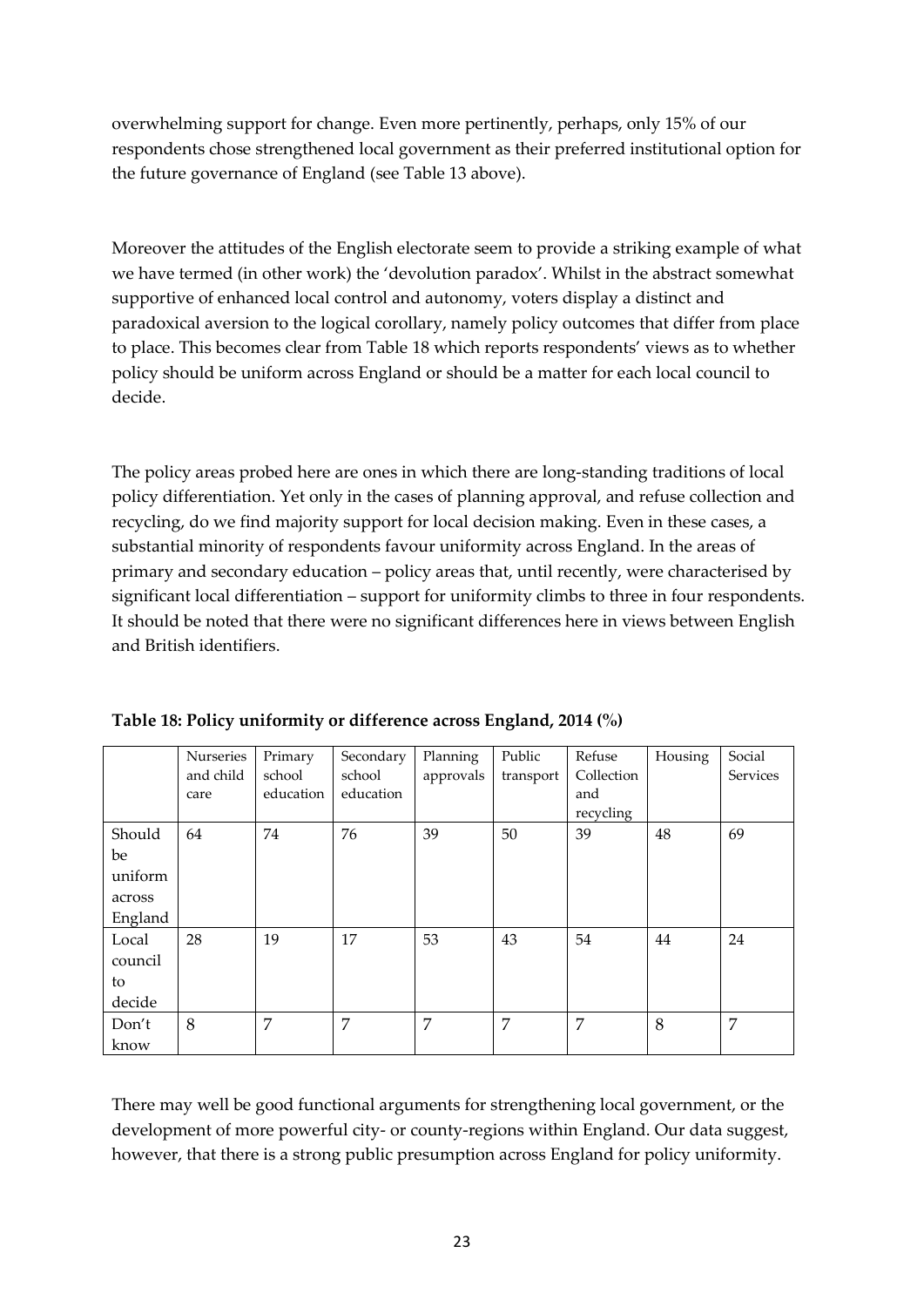Table 19 throws an alternative light onto this point. It disaggregates attitudes on several measures discussed in the earlier sections of this report by region within England. There is a small proviso around sample sizes. Though our full sample of around 3,700 respondents in England gives us good-sized regional samples in most cases, the North East in particular has too small a sample size to offer statistical robustness. Having said that, the overall picture – from which the North East does not stand out – is remarkably uniform.

On most items there is limited variation around the England-wide figure. Identification as English or British does not vary significantly by region. Nor do our indices of concern about Scotland, or concern about immigration, or attitudes on English institutional reform. There is a little more variation around the EU questions, but this is not especially significant given our sample sizes. With one exception there is no distinctive pattern of regional political attitudes in England. That exception aside, north-easterners appear to view political questions in much the same way as south-westerners and as people in the East of England and the West Midlands. There is an England-wide climate of opinion – except in London.

Londoners do appear to have different views. They are markedly less likely to claim an English identity than people in the rest of England. They are markedly less sceptical than the average English view on the European Union. And they are markedly less strongly opposed (though still clearly opposed) to immigration. They appear a little less robust in their views about a post-No Scotland than others in England. All this suggests a statement of the obvious: London is a more cosmopolitan place more accustomed to social diversity than other parts of England. It also suggests that with this partial exception political attitudes in England are essentially *English*, and not regionalist or localist. If institutional reform is needed to give expression to English views, then that reform needs to be about England as a whole, not parts of it.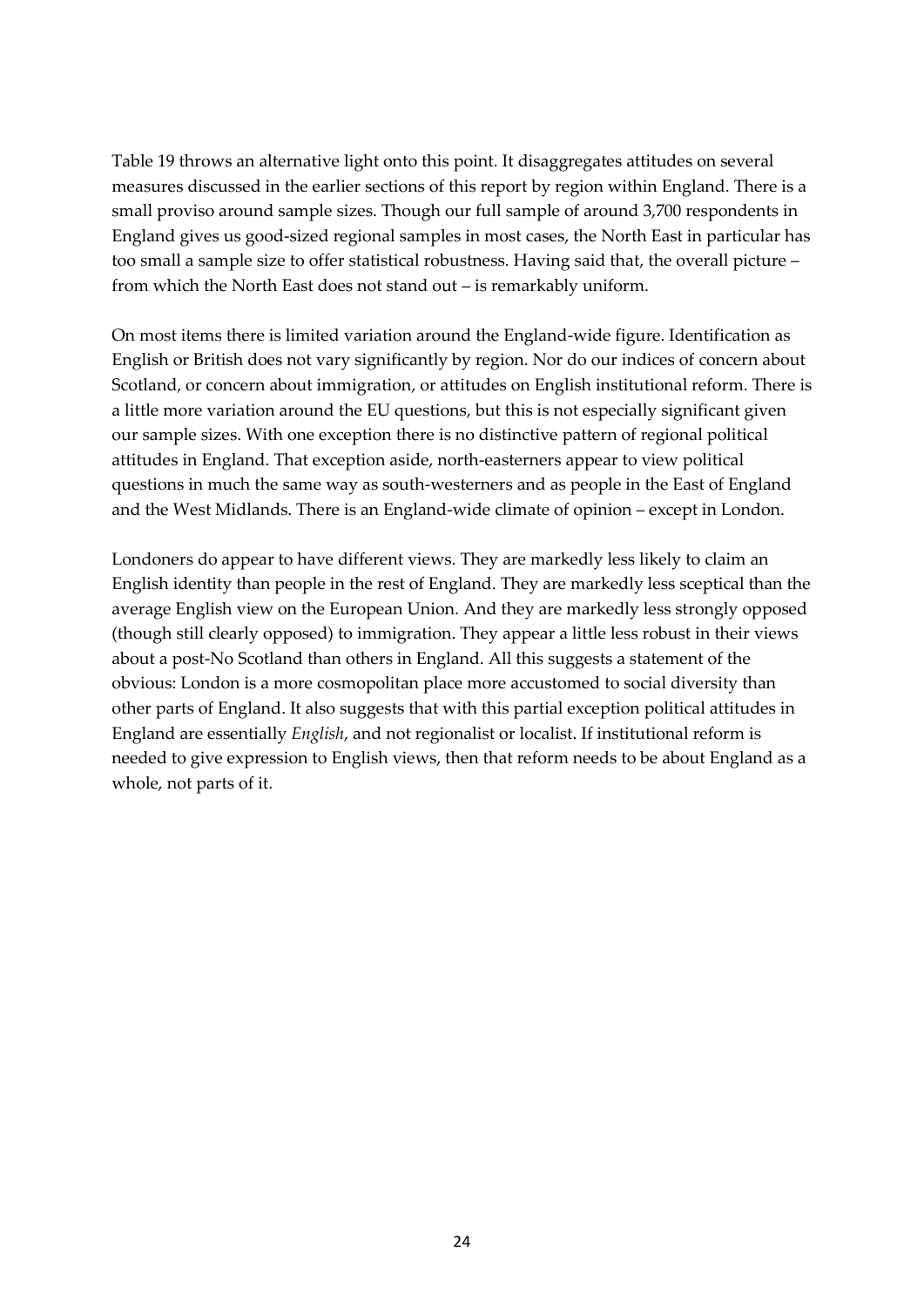|                                          | England | North | North          | Yorkshire and the | East            | West            | East of | London | South | South |
|------------------------------------------|---------|-------|----------------|-------------------|-----------------|-----------------|---------|--------|-------|-------|
|                                          |         | East  | West           | Humber            | <b>Midlands</b> | <b>Midlands</b> | England |        | East  | West  |
| <b>Identity (Figure 1)</b>               |         |       |                |                   |                 |                 |         |        |       |       |
| English                                  | 43      | 43    | 45             | 41                | 47              | 45              | 45      | 34     | 46    | 43    |
| <b>British</b>                           | 43      | 45    | 42             | 46                | 42              | 45              | 45      | 41     | 42    | 43    |
| Devo-Anxiety (Tables 1,5)                |         |       |                |                   |                 |                 |         |        |       |       |
| England less than fair share             | 31      | 32    | 33             | 33                | 31              | 34              | 30      | 28     | 32    | 25    |
| Scotland more than fair share            | 38      | 39    | 37             | 37                | 38              | 42              | 36      | 35     | 40    | 41    |
| Agree reduce public spending in          | 56      | 57    | 59             | 60                | 57              | 61              | 56      | 49     | 56    | 55    |
| Scotland to UK average                   |         |       |                |                   |                 |                 |         |        |       |       |
| Agree Scots MPs not to vote on           | 62      | 62    | 62             | 61                | 65              | 62              | 65      | 59     | 63    | 62    |
| English laws                             |         |       |                |                   |                 |                 |         |        |       |       |
| Euro-scepticism (Tables 7,8)             |         |       |                |                   |                 |                 |         |        |       |       |
| EU a bad thing                           | 34      | 26    | 36             | 36                | 32              | 40              | 36      | 28     | 35    | 31    |
| Vote to leave the EU                     | 40      | 34    | 43             | 38                | 39              | 47              | 43      | 33     | 42    | 38    |
| EU has most influence over how           | 26      | 26    | 27             | 21                | 25              | 29              | 29      | 18     | 28    | 27    |
| England is rune                          |         |       |                |                   |                 |                 |         |        |       |       |
| <b>Immigration (Tables 10,11)</b>        |         |       |                |                   |                 |                 |         |        |       |       |
| 10/10 in favour of restricting           | 44      | 46    | 50             | 46                | 41              | 47              | 46      | 31     | 46    | 45    |
| immigration                              |         |       |                |                   |                 |                 |         |        |       |       |
| EU has made migration too easy           | 67      | 68    | 72             | 65                | 72              | 69              | 71      | 57     | 67    | 64    |
| English institutions (Tables 16, 15, 13) |         |       |                |                   |                 |                 |         |        |       |       |
| Urgent action on how England is          | 30      | 34    | 36             | 27                | 35              | 27              | 24      | 25     | 31    | 29    |
| governed                                 |         |       |                |                   |                 |                 |         |        |       |       |
| English votes on English laws            | 69      | 69    | 70             | 65                | 70              | 70              | 74      | 61     | 70    | 71    |
| Elected regional assemblies should       | 10      | 10    | $\overline{7}$ | 10                | 14              | 8               | 10      | 11     | 8     | 10    |
| have most influence                      |         |       |                |                   |                 |                 |         |        |       |       |
| More powers for local councils           | 39      | 40    | 44             | 38                | 42              | 37              | 37      | 37     | 36    | 37    |
| Number of respondents                    | 3705    | 187   | 477            | 397               | 346             | 368             | 446     | 468    | 600   | 416   |

**Table 19: Variation in Attitudes by Region, 2014 (%)**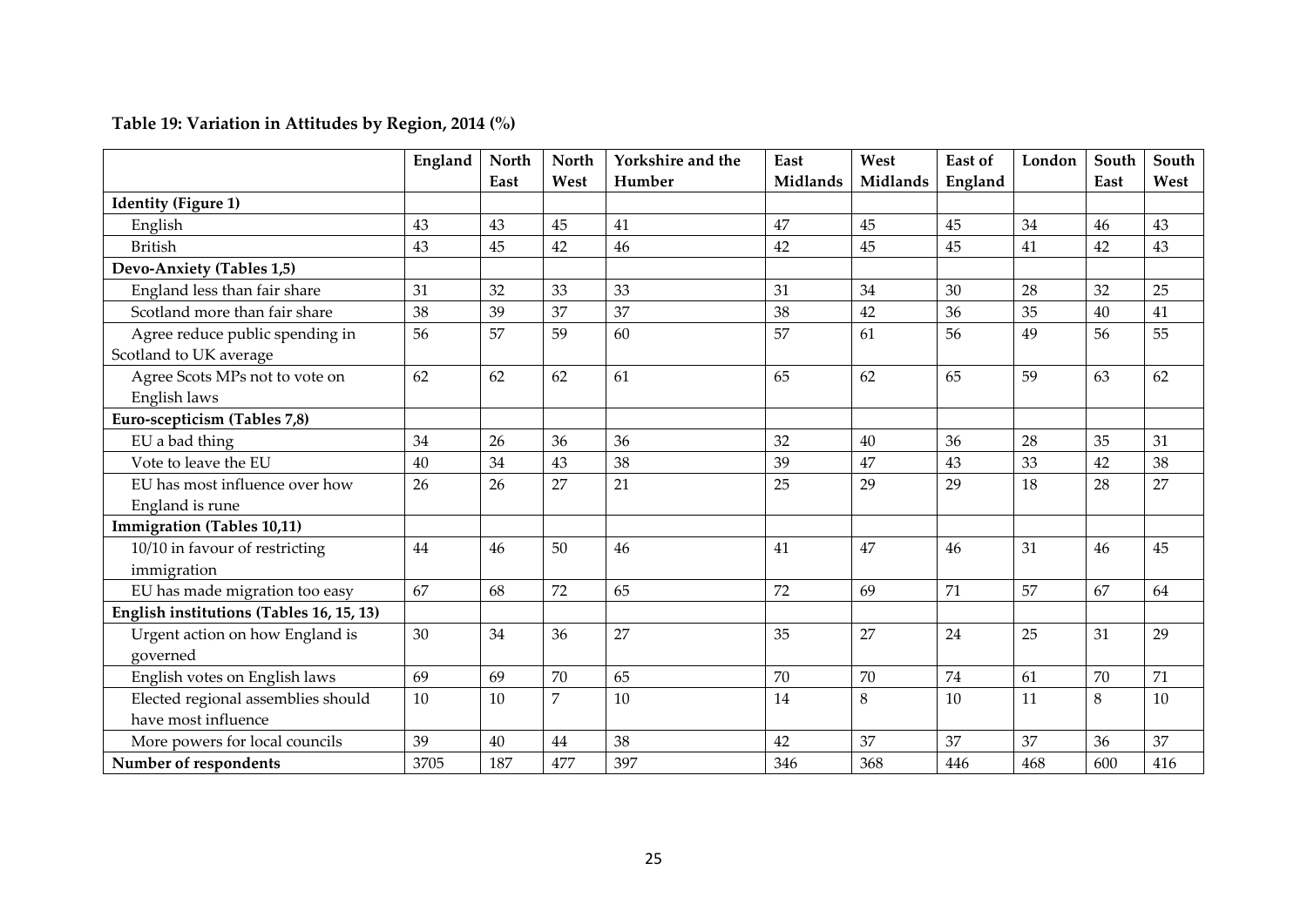#### **5. Party Politics in England: UKIP and English Nationalism**

We have set out above four pillars of an English political project focused on addressing a democratic deficit in England. That deficit is defined by Scotland's perceived advantages within the UK union; the sense that the EU is overly intrusive in the way England is governed; and a belief that immigration flows need to be restricted. The remedy – the fourth pillar – is the institutional recognition of England as a whole in the UK political system. We have shown that concerns about these issues are associated much more with those people in England who define their identity as English, and less with people who define themselves as British.

We turn now to the party-political dimensions to the English project. Our aim in this section is to explore how party affiliation differentiates attitudes on the four pillars of the English self-government project. Through this we aim to develop a sense of which parties appear best (or less well) placed to be the advocates in addressing English concerns over how they are governed.

#### *A. Views of Party Supporters on the Four Pillars*

Table 20 sets out descriptive information, taken from FoES 2014, about party support in England . We have two measures of party support: voting intentions for the next UK general election, and voting intentions for the 2014 European Parliament (EP) election (which followed a month or so after the survey was conducted). The differences between the two measures show a variation in voting intention typical of so-called second-order elections (like those to the European Parliament) when 'outsider' parties like UKIP often do better than in elections which produce national governments. (Our survey actually estimated UKIP's final EP election vote share in England, of 29.1%, almost perfectly).

| Voting intention   | Labour | Conservative | JKIP | Lib Dem | Other |  |  |  |
|--------------------|--------|--------------|------|---------|-------|--|--|--|
| UK Election        | ∼      |              |      |         |       |  |  |  |
| <b>EP Election</b> | 30     |              | bα   |         |       |  |  |  |

| Table 20: General and EP Election Voting Intentions, 2014 (%) |  |
|---------------------------------------------------------------|--|
|---------------------------------------------------------------|--|

Support in the context of a general election lacks this 'second-order' element, and is a more robust indicator of underlying political support. So we use this measure in the analysis that follows. Significantly, answers on this question still give us a substantial sub-sample of UKIP supporters (415 in total), which enables us to use the UKIP sub-sample (alongside the slightly smaller Liberal Democrat one, and the much bigger ones for Labour and Conservative supporters) as a reliable indicator of the attitudes of party supporters to the four pillars we discuss above.

In Table 21 we set out the views of these groups of supporters against the same measures used in Table 19 above to explore variation in attitudes by region. The results show a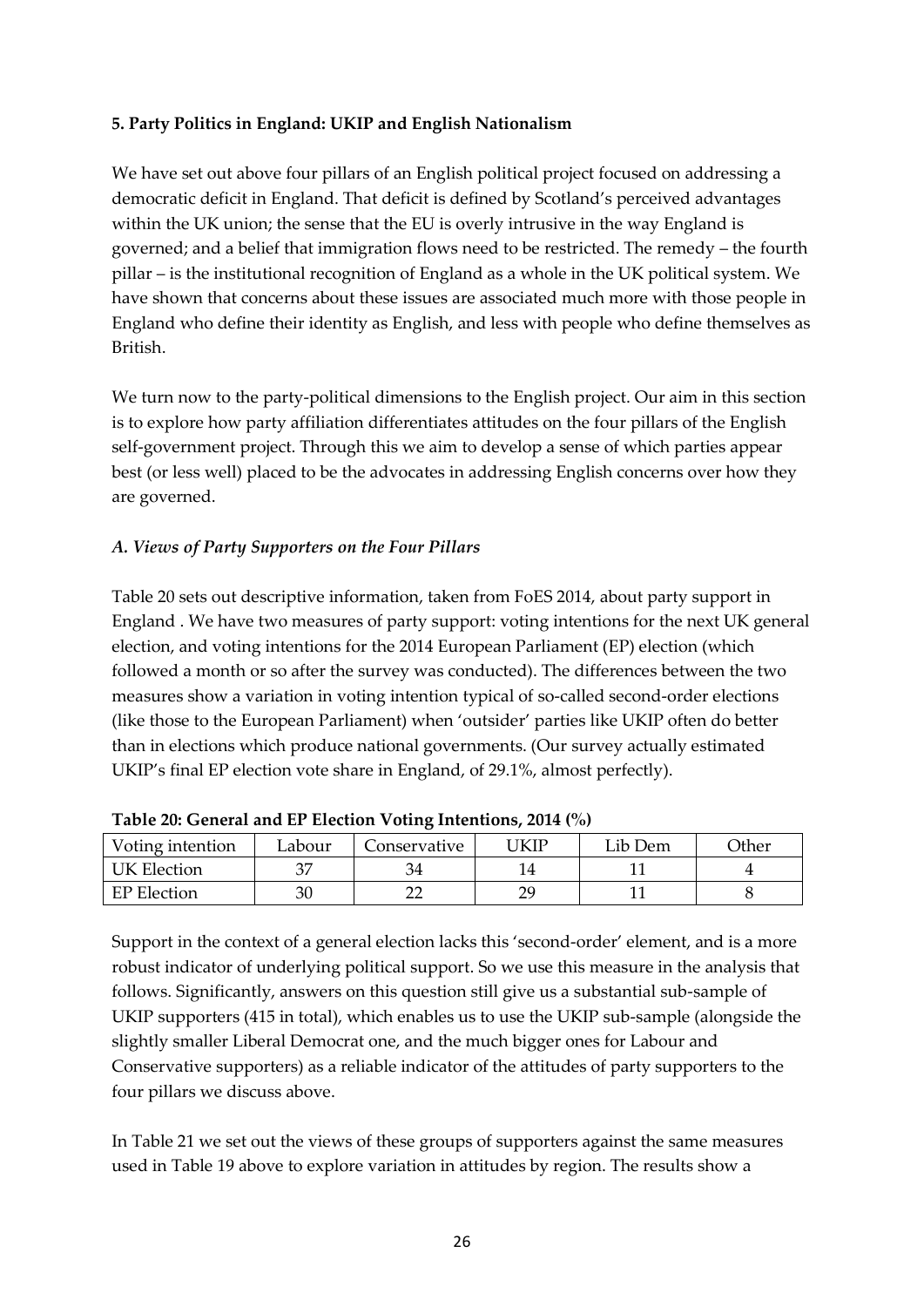consistent pattern: that UKIP supporters are consistently most likely to feel most strongly on the various measures, typically with Conservatives supporters the next most agitated, and Labour and Liberal Democrat supporters the least concerned.

So, for example, on whether England and Scotland get their fair share of public spending, UKIP and Conservative supporters clearly feel a stronger sense of injustice about patterns of public spending – and the perception of England's disadvantage relative to Scotland – than Labour and Liberal Democrat supporters. They are also more likely to take a hard line on reducing public spending in Scotland and on Scots MPs voting on English laws. The latter is the first of a number of issues where four-fifths or more of UKIP supporters are clearly dissatisfied with the status quo. But 50% or more of the supporters of *all* four parties take a hard line on spending and Scots MPs. So while some form of English votes for English laws has the clear backing of citizens across the political spectrum (and especially of Conservative and UKIP supporters), the high profile vow on maintaining the Barnett formula made by the three party leaders is not endorsed by supporters of *any* of those parties (and least of all by UKIP supporters). It may be harder to square the circle of more powers but unchanged funding arrangements in Scotland than the party leaders imagined.

On Europe, Liberal Democrat supporters are very pro-European and the same is generally true for Labour supporters. Conservatives, by contrast, are opposed to the EU, while UKIP supporters are almost off the scale in their hostility to the EU. England is in general a Eurosceptical nation, but opinions polarise starkly around party affiliation.

On immigration we also see wide variations by party. Around nine out of ten UKIP supporters have strong concerns about immigration, with Conservative, Labour and Liberal Democrat supporters progressively less strongly concerned. Liberal Democrat and Labour supporters are the least opposed to immigration, but around half of Liberal Democrats and 60% of Labour supporters in England associate concern about immigration with the EU.

On institutional options for England, there is a more diverse pattern. UKIP and Conservative supporters are most concerned that something should be done urgently about how England is governed. Nine out of ten UKIP supporters favour English votes on English laws, far more than supporters of all other parties. Nonetheless at least 60% of supporters of *all* parties are in favour of English votes on English laws. The maximum level of support for English regionalisation among any of the supporter groups is 18% among Liberal Democrat supporters. There is no significant reservoir of support for regionalisation in any party. But there is substantial support – a majority among Labour supporters, 40%-plus among UKIP and Liberal Democrat supporters – for strengthened local government. There is some suggestion here that a 'both-and' solution, combining some form of England-specific legislative process in the House of Commons *and* local decentralisation, may be attractive to most voters.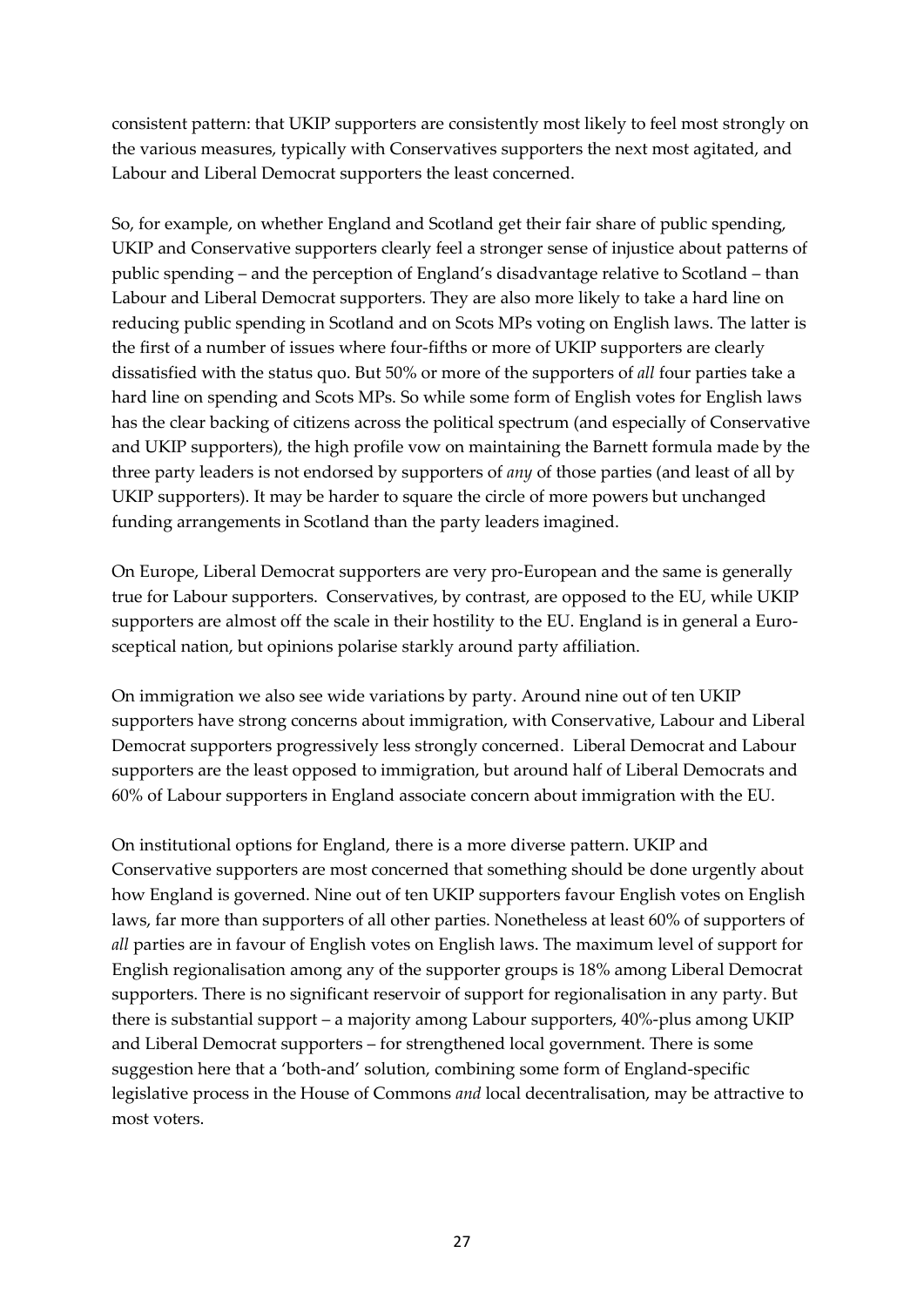|                                          | England | Labour | LibDem | Cons | <b>UKIP</b> |
|------------------------------------------|---------|--------|--------|------|-------------|
| <b>Concern about Scotland</b>            |         |        |        |      |             |
| England less than fair share             | 31      | 23     | 28     | 42   | 50          |
| Scotland more than fair share            | 38      | 30     | 43     | 52   | 53          |
| Agree reduce public spending in Scotland | 56      | 50     | 54     | 69   | 70          |
| to UK average                            |         |        |        |      |             |
| Agree Scots MPs not to vote on           | 62      | 52     | 67     | 73   | 81          |
| English laws                             |         |        |        |      |             |
| Euro-scepticism                          |         |        |        |      |             |
| EU a bad thing                           | 34      | 23     | 13     | 39   | 81          |
| Vote to leave the EU                     | 40      | 28     | 17     | 49   | 88          |
| EU has most influence over how           | 26      | 14     | 12     | 30   | 63          |
| England is rune                          |         |        |        |      |             |
| Immigration                              |         |        |        |      |             |
| 10/10 in favour of restricting           | 44      | 32     | 21     | 53   | 85          |
| immigration                              |         |        |        |      |             |
| EU has made migration too easy           | 67      | 60     | 49     | 80   | 94          |
| <b>English institutions</b>              |         |        |        |      |             |
| Urgent action on how England is          | 30      | 20     | 35     | 41   | 42          |
| governed                                 |         |        |        |      |             |
| English votes on English laws            | 69      | 61     | 71     | 79   | 90          |
| Elected regional assemblies should       | 10      | 12     | 18     | 5    | 11          |
| have most influence                      |         |        |        |      |             |
| More powers for local councils           | 39      | 51     | 43     | 26   | 40          |
| Number of respondents                    | 3705    | 934    | 385    | 969  | 415         |

#### **Table 21: Attitudes by Party Support, 2014 (%)**

#### *B. UKIP as the Party of English Nationalism*

In previous FoES surveys we have asked which party 'best stands up for the interests of England'. In our initial survey in May 2011 'none of the above' was the top choice, as it was again in our second survey in November 2012. YouGov kindly asked the question for us as part of one of its omnibus surveys in April 2013. By then UKIP had become the number one choice, a position it maintained in the latest FoES carried out in April 2014 (Figure 2). The second most popular choice in April 2014 was 'none of the above, with Labour and the Conservatives limping in in third and fourth places on a declining trajectory. The Liberal Democrats barely figure.

Much the same pattern was revealed when we asked which political leaders best stands up for English interests. Nigel Farage was the top choice at 22%, just edging out 'none of the above' at 21%. David Cameron scored 15% and Ed Miliband 13%. So measured both by party and party leader, the 'establishment' parties are easily outweighed by the mix of UKIP and the generalised disdain of 'none of the above'.

#### **Figure 3: Which party best stands up for the interests of England? 2011-2014**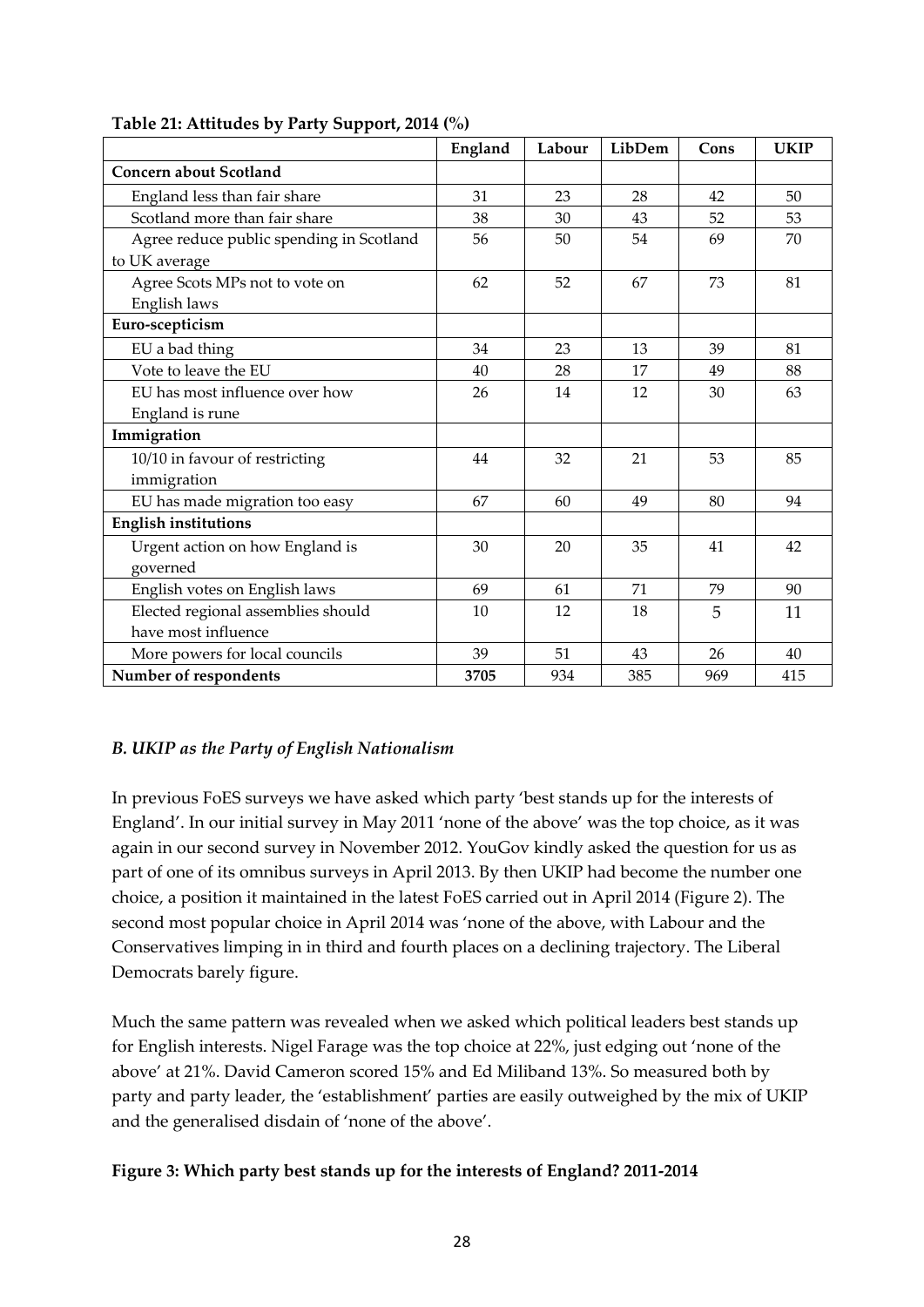

UKIP appears to be seen as the best of a bad bunch in defending England's interests. But who in England is attracted to the UKIP banner? What are the characteristics of UKIP supporters, beyond their concerns about Scotland, the EU, immigration and the institutional recognition of England? One starting point is to look at identity. We have shown above that English identifiers hold these concerns more strongly than British identifiers in England. So is UKIP a rallying point for those with an English identity? Table 22 suggests this is indeed the case. Identification as British does not significantly differentiate the supporters of the three establishment parties, while UKIP supporters are significantly less British than the population of England as a whole. But identification as English does produce wide differentiation. Liberal Democrat supporters are the least English by national identity, and Labour supporters also below the England-wide average. Conservative supporters are above-averagely English, and UKIP supporters significantly more English still: around twice as many UKIP supporters see themselves as English as those who see themselves as British. Conservative supporters are much more evenly divided. UKIP appears to be a party that mobilises English identifiers more effectively than any other.

| Table 22. I arries and fuentity in England, 2014 (70) |              |        |                         |    |    |  |  |  |
|-------------------------------------------------------|--------------|--------|-------------------------|----|----|--|--|--|
|                                                       | <b>Total</b> | Labour | Lib-Dem<br>Conservative |    |    |  |  |  |
| English                                               | 43           |        | າ໑                      | 50 | 60 |  |  |  |
| <b>British</b>                                        | 43           | 48     |                         | 44 |    |  |  |  |

1

There are a number of other distinctive features of UKIP supporters, as reported in Table 23. Very much in line with the findings of Ford and Goodwin,<sup>8</sup> we find that UKIP support is strongest – and stronger than any of the other parties – among the middle-aged and those

<sup>8</sup> Robert Ford and Matthew Goodwin, *Revolt on the Right: Explaining Support for the Radical Right in Britain* (London: Routledge, 2014)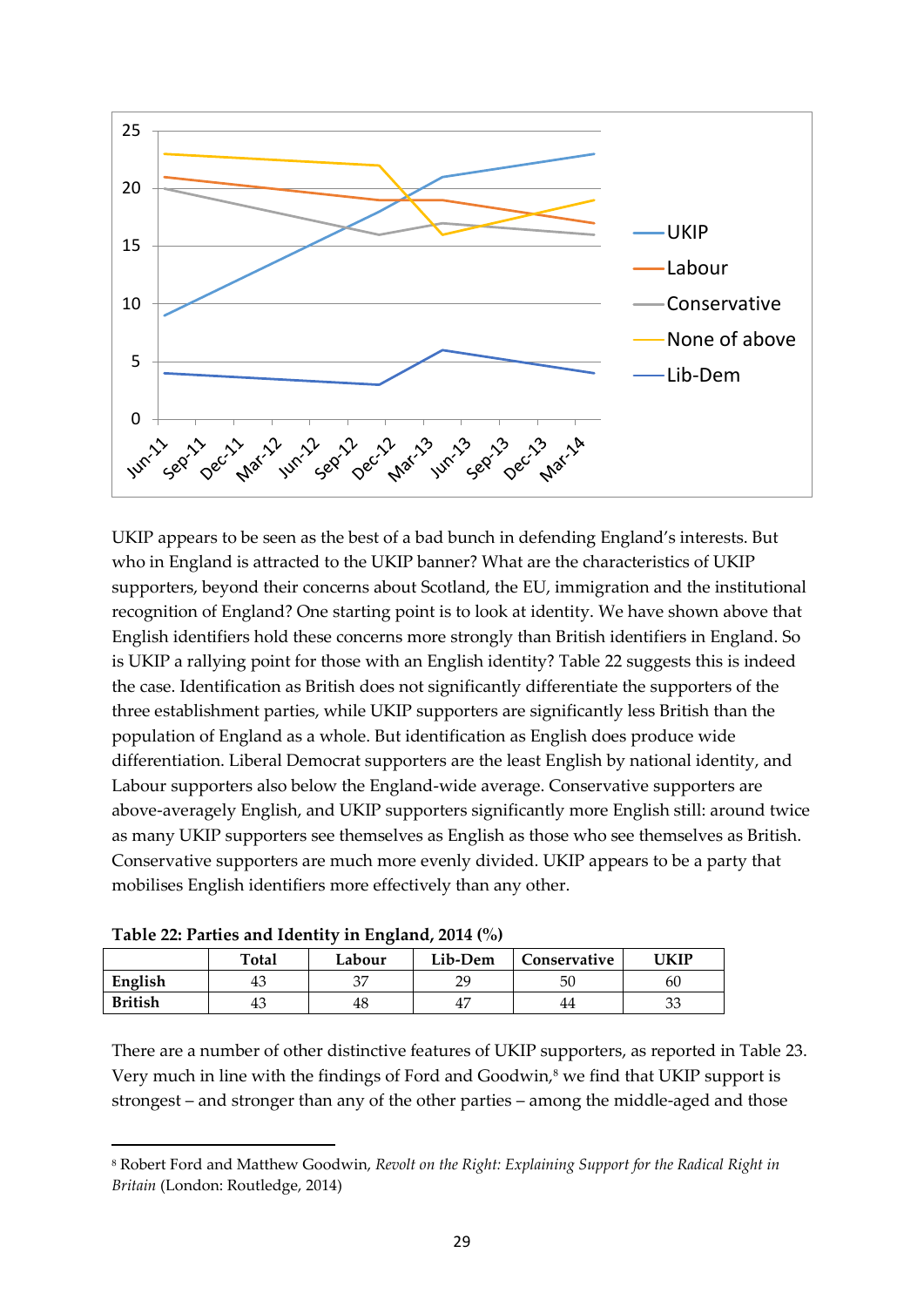approaching retirement. A full half of UKIP support is in the age range 45-64. Another quarter is 65 or more, an age range in which the Conservatives and the Liberal Democrats also have significant strength. UKIP is notably weaker among younger voters. UKIP supporters are more or less evenly split (as are those of Labour and the Liberal Democrats) between the social grades ABC1 and C2DE. Here Conservative supporters – predictably enough – stand out as significantly more likely to be ABC1 than C2DE.

|                               | Labour | Lib-Dem | Conservative | <b>UKIP</b> |
|-------------------------------|--------|---------|--------------|-------------|
| 18-34                         | 32     | 24      | 23           | 16          |
| 35-44                         | 17     | 10      | 17           | 10          |
| 45-54                         | 16     | 13      | 13           | 19          |
| $55-64$                       | 21     | 27      | 23           | 31          |
| $65+$                         | 14     | 27      | 23           | 25          |
| ABC1                          | 50     | 63      | 67           | 53          |
| C <sub>2</sub> D <sub>E</sub> | 50     | 47      | 33           | 47          |

**Table 23: The Social Bases of Party Support in England, 2014 (%)**

Table 24 shows where UKIP has drawn support from other parties, using the recalled vote at the last UK election in 2010 of FoES respondents intending to vote UKIP at the next UK election. By some way the biggest group is former Conservative voters, who make up 42% of UKIP's support. The Liberal Democrats are the next biggest group at 19%, perhaps suggesting that UKIP is picking up some of the protest vote the Liberal Democrats used to attract before becoming a party of government. Former Labour supporters provide just 14% of UKIP support.

#### **Table 24: UKIP Support by Recalled Vote in 2010**

| _onservative | $ -$<br>Dem<br>$\mathbf{L}$ 10- $\mathbf{L}$ | Labour | n'i<br>)idn't vote | <b>UKIP</b> | BNP | <b>Other</b> |
|--------------|----------------------------------------------|--------|--------------------|-------------|-----|--------------|
| 44           | 10<br>ᆠ                                      |        |                    |             |     |              |

The defection of Conservative voters to UKIP draws attention to the distinctions between Conservative and UKIP support. UKIP supporters are more middle aged and less affluent than Conservative supporters. They also have different values. Table 25 sets out attitudes by party supporters across a range of social issues. On each of the issues in Table 25 UKIP supporters are the most conservative, with a spectrum of decreasing conservatism among Conservative, then Labour, then Liberal Democrat supporters.

#### **Table 25: Social Conservatism and Party Support**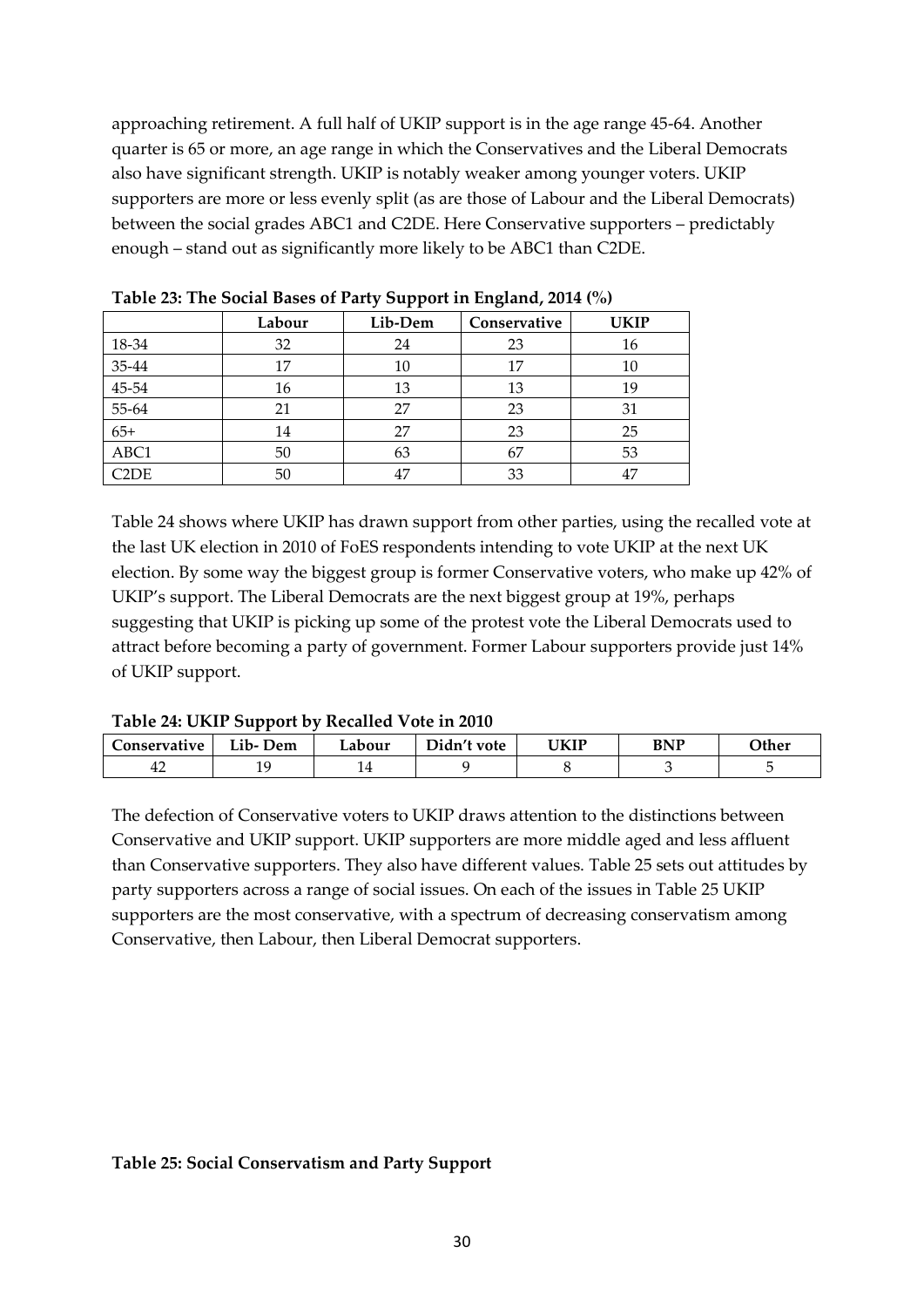|                                                | All | Labour | Lib-Dem | Cons | <b>UKIP</b> |
|------------------------------------------------|-----|--------|---------|------|-------------|
| Strongly in favour (10 on 0-10 scale) of:      |     |        |         |      |             |
| restricting immigration                        | 44  | 32     | 21      | 53   | 85          |
| tougher sentences for young offenders          | 26  | 24     | 14      | 28   | 44          |
| legalising gay marriage                        | 28  | 34     | 37      | 19   | 13          |
| Total agree that                               |     |        |         |      |             |
| young people don't respect traditional British | 66  | 58     | 52      | 78   | 84          |
| values                                         |     |        |         |      |             |
| censorship of films/magazines necessary to     | 48  | 43     | 41      | 53   | 59          |
| uphold moral values                            |     |        |         |      |             |
| homosexual relations are always wrong          | 13  | 11     | 11      | 17   | 24          |
| claims that human activities are changing      | 33  | 24     | 24      | 44   | 53          |
| the climate are exaggerated                    |     |        |         |      |             |

But there is a different rank ordering on economic issues (Table 26). UKIP supporters are the *most* likely to agree that public services and industries should be in state ownership, edging out Labour supporters on that issue. And in their scepticism about private enterprise and belief that governments are responsible for providing jobs UKIP supporters are second behind Labour supporters. Conservative supporters are the most pro-market on all of these issues.

#### **Table 26: Economic Interventionism and Party Support**

|                                               | All | Labour | Lib-Dem | Cons | UKIP |
|-----------------------------------------------|-----|--------|---------|------|------|
| Total agree that                              |     |        |         |      |      |
| major public services and industries ought to | 50  | 61     | 51      | 36   | 63   |
| be in state ownership                         |     |        |         |      |      |
| private enterprise is the best way to solve   | 38  | 22     | 48      | 64   | 42   |
| Britain's economic problems                   |     |        |         |      |      |
| it is the government's responsibility to      | 36  | 50     | 28      | フフ   | 39   |
| provide a job for everybody that wants one    |     |        |         |      |      |

These findings echo those of Ford and Goodwin's detailed analysis of the social bases of UKIP support, which also found that UKIP supporters, while classically right wing on social issues looked distinctly 'old Labour' on economic issues, often favouring an active role for the state. As with other new parties of the right in Europe, UKIP appears to be mobilising the 'left-behinds', ill at ease with social change and economically insecure. There may also be an echo here of discussion in earlier decades about 'working class conservatives' whose support for the Conservatives appeared contrary to what were assumed to be their class interests. Arguably the Conservative Party was most successful in the Thatcher era in mobilising working class conservatives, attracting support from those who had bought their own council homes and who increasingly worked, and consumed, in the private sector. The bases of UKIP's support – ex-Conservative, and more working class and more economically interventionist than remaining Conservative supporters – may suggest that working class conservatives in an economically more precarious era are now switching to UKIP.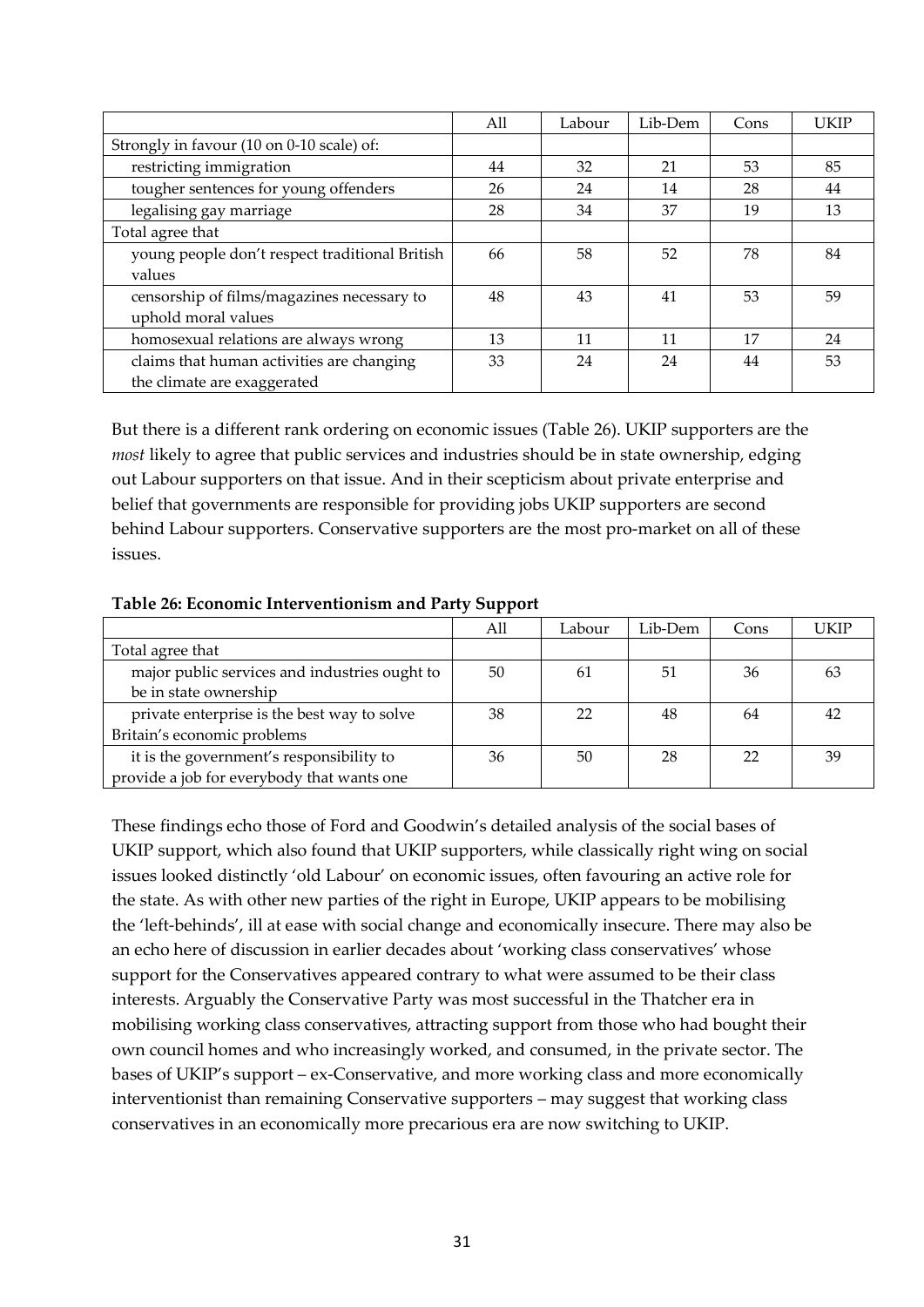If that is indeed the case then UKIP has an opportunity to establish itself as an enduring force in English politics. It has, in essence, an English nationalist appeal: among English identifiers worried about Scotland, Europe and immigration, looking for the institutional recognition of England and for effective advocates of English interests. Its supporters also show a distinct set of social characteristics and values. It has an opportunity to bind that social base to the party by articulating the message those supporters want to hear. It is certainly doing this, but in part by default, as voters appear to feel that the established parties are failing to articulate that message, but swithering between UKIP and withdrawal from the political process (the 'none of the above' faction) as alternatives. If it can hone its message – and recognise that it is England's nationalist party, despite its 'UK' moniker – and boost its profile by defections from the Conservatives like Douglas Carswell and Mark Reckless it could be here to stay.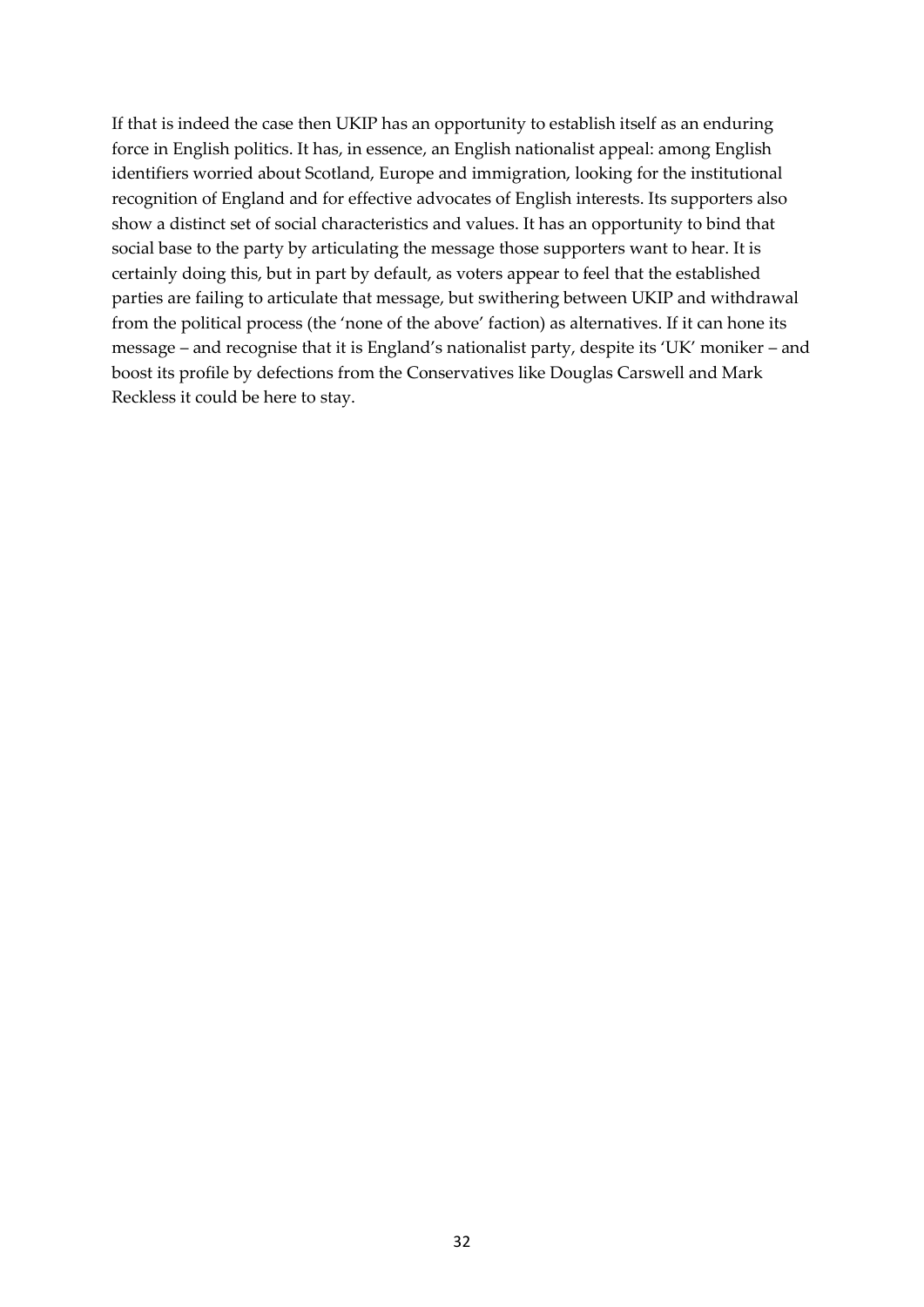#### **6. Conclusion**

The findings of the Future of England Survey 2014 suggest, yet again, that the people of England are dissatisfied with the constitutional arrangements through which their country is governed. As any reader of the tabloid press will already be well aware, this dissatisfaction focuses on the European Union, with concern about immigration serving as a lightning rod for popular concern. But it also focuses on concern about the position of England within the post-devolution UK and a perception that the Union's largest nation is being unfairly treated. Dissatisfaction across all these issues is especially pronounced among those who emphasise their English national identity. Within England, those who regard themselves as English are more concerned about the position of England within the UK, are more hostile to the EU, and are more strongly in favour of restricting immigration, than those who emphasise their British identity. English identifiers are also more likely to favour the institutional recognition of England within the UK.

But even if it is English identifiers who feel most strongly that England qua England requires distinctive treatment, this sentiment is shared (even if less strongly) by many of those who, when forced to choose, emphasise their British identity. The most popular option for granting such recognition is clearly English Votes on English Laws (EVEL). How to implement this is less clear. The main recommendations of the McKay Commission report focus on parliamentary procedure. But it seems unlikely that the desire to recognise England within the UK's political system will be satisfied by (often arcane) procedural changes alone.

Legislation is the culmination of a much broader process of policy development. The embrace of EVEL apparently presaged in David Cameron's post-referendum remarks will require consideration of how the other parts of that policy process might be adjusted in order to recognise England as a distinctive political space. Political parties might develop policy programmes explicitly labelled as policies for England against which they could be held to account by the English electorate. Whitehall could more clearly distinguish its England-only from its all-UK functions. And, of course, legislation could be designed and drafted in a territorially demarcated way so that what was English legislation was clear. William Hague has perhaps a much broader agenda to consider than the Prime Minister imagined when he made his announcement on EVEL on 19 September.

Politicians and political parties will be crucial. Unlike Scotland and Wales, it is not clear that any of the main political parties in England has yet fully recognised the potential opportunities that that could arise from positioning themselves as advocates of an English territorial interest; or, indeed, the potential pitfalls that could arise from surrendering 'England' to their rivals. It will, however, be clear from the preceding analysis that UKIP and the Conservatives are currently best placed to capitalise. Indeed, there are now signs that the rivalry between both parties in England is encouraging them to emphasise their English credentials. All of which leaves Labour and the Liberal Democrats in what appears to be an increasingly uncomfortable position.